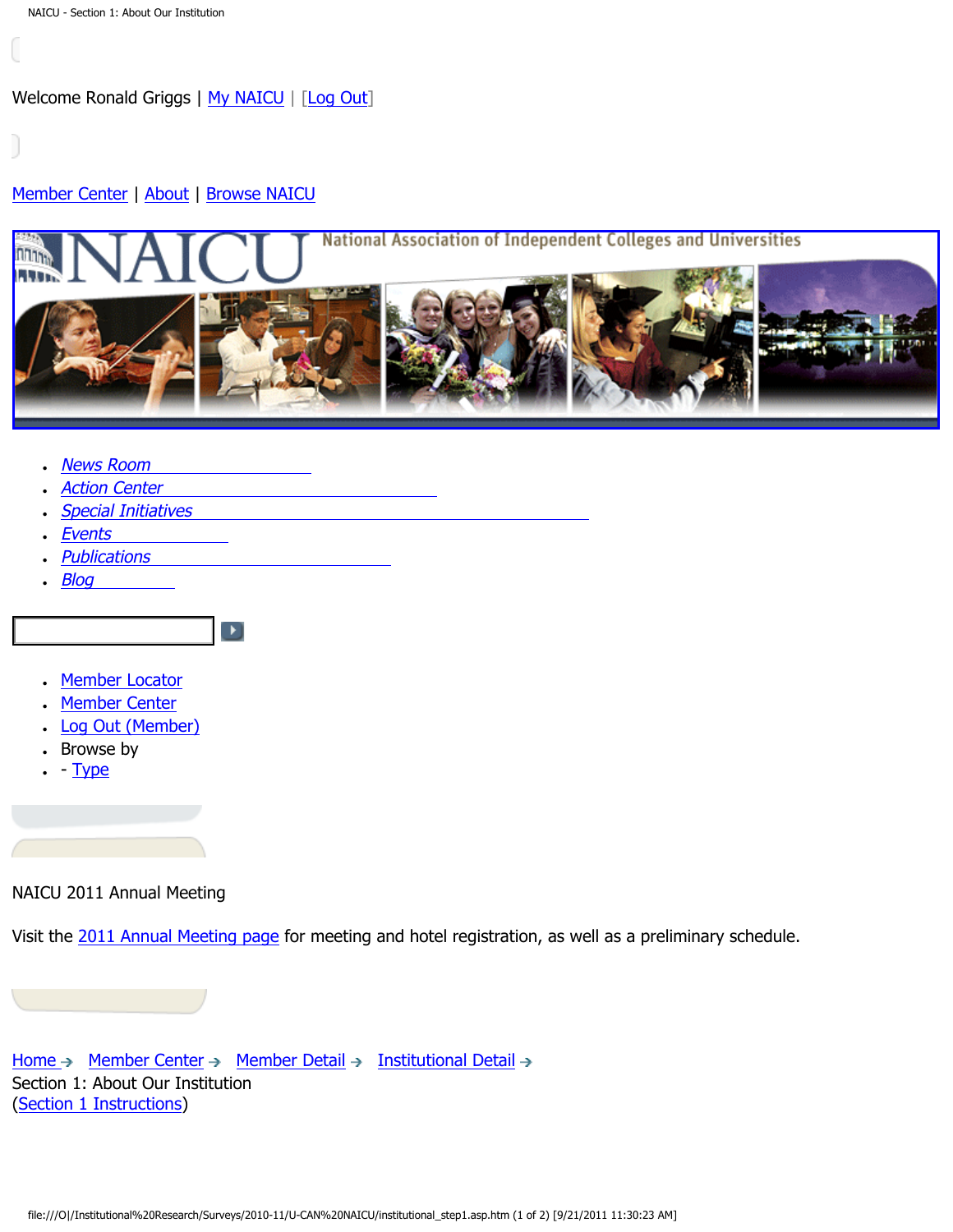Enter a brief description (75 words maximum) of your institution, emphasizing its distinctive qualities, mission, character, setting, etc. This introduction will appear prominently at the top of your U-CAN profile, so it's important, in this narrative, to create an informative overview of what is special about your institution. (Click on "Update" at bottom

after editing.)

**Would you like to enter a narrative**  $\bigcirc$  Yes  $\bigcirc$  No about your institution?

College is one of the

**Would you like to provide a URL about what makes your institution special?** a O Yes O No Keyon<br>
Keyles are the "What makes your institution<br>
bout you like to provide a URL<br>
poclal?<br>
House enter the "What Makes Iss<br>
Please provide the footer information for your institution<br>
Clease provide the footer informatio close-knitten community of the community of the community of the community of the community of the community of the community of the community of the community of the community of the community of the community of the comm

Please enter the "What Makes Us Accept of the contract reflection. teach an

http://www.kenyon.edu/about.xml

#### Please provide the footer information for your institution  $rac{1}{2}$

Footer Street Address

Footer Phone Number

Footer URL achievement, but its controller in the controller of the controller in the controller of the controller in the<br>The controller is a controller in the controller in the controller in the controller in the controller in the ouer under

way personal contact the contact of the contact of the contact of the contact of the contact of the contact of Update || Cancel daily experience on

its historic and scenic

professors as teachers, advisers, Ransom Hall, Gambier, OH 43022-9623 740-427-5000

http://www.kenyon.edu

[\[News](http://naicu.edu/News_Room/default.asp)] [[Action Center\]](#page-0-0) [[Special Initiatives\]](http://naicu.edu/Special_Initiatives/default.asp) [\[Events](http://naicu.edu/Events/default.asp)] [\[Publications](http://naicu.edu/Publications/default.asp)] <u>IVCWS</u>

[Member center](http://naicu.edu/Member_Center/default.asp) [About](http://naicu.edu/about/default.asp) [Browse NAICU](http://naicu.edu/Browse_NAICU/default.asp)

© 2010 National Association of Independent Colleges and Universities. All Rights Reserved. individuals--their

> 1025 Connecticut Ave., N.W., Suite 700 Washington, DC 20036 (202) 785-8866, Fax - (202) 835-0003

Questions or comments? Contact [webmaster@naicu.edu](mailto:webmaster@naicu.edu). [Privacy Policy](http://naicu.edu/about/privacy-policy) [Terms of Use](http://naicu.edu/about/terms-of-use)

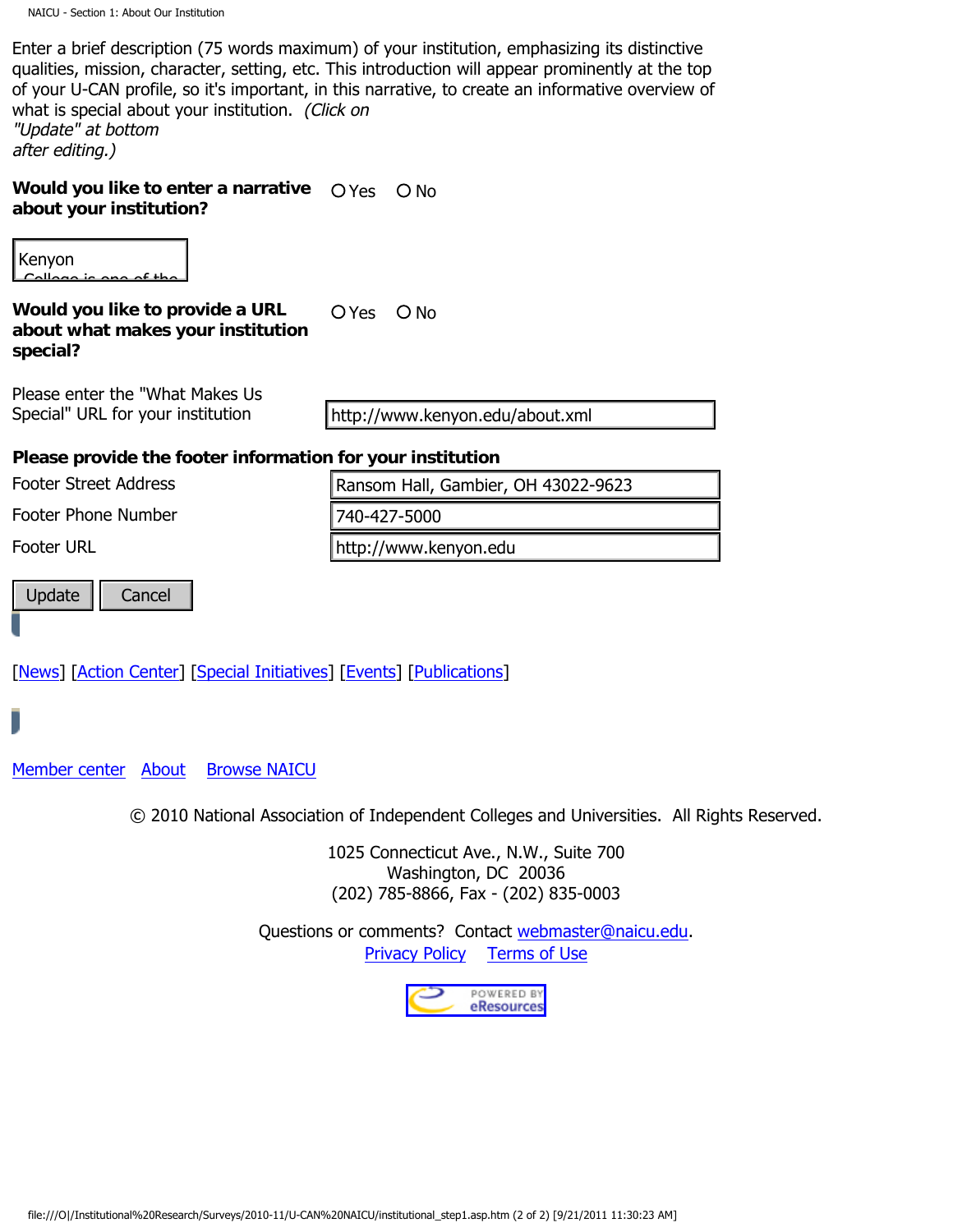<span id="page-2-0"></span>Welcome Ronald Griggs | [My NAICU](http://naicu.edu/My_NAICU/) | [[Log Out](http://naicu.edu/My_NAICU/signout.asp)]

### [Member Center](http://naicu.edu/Member_Center/default.asp) | [About](http://naicu.edu/about/default.asp) | [Browse NAICU](http://naicu.edu/Browse_NAICU/default.asp)



- [News Room](http://naicu.edu/news_room/default.asp)
- **[Action Center](http://capwiz.com/naicu/home/)**
- [Special Initiatives](http://naicu.edu/special_initiatives/default.asp)

 $\left[\begin{array}{c} \blacksquare \end{array}\right]$ 

- [Events](http://naicu.edu/events/default.asp)
- [Publications](http://naicu.edu/publications/default.asp)
- $\cdot$  [Blog](http://naicu.edu/naicublog/default.asp)
- [Member Locator](http://naicu.edu/member_center/memberLocator.asp)
- [Member Center](http://naicu.edu/member_center/)
- [Log Out \(Member\)](http://naicu.edu/member_center/signout.asp)
- Browse by
- $\cdot$  - [Type](http://naicu.edu/member_center/memberNews_byType.asp)

NAICU 2011 Annual Meeting

Visit the [2011 Annual Meeting page](http://www.naicu.edu/events/2011-annual-meeting) for meeting and hotel registration, as well as a preliminary schedule.

[Home](http://naicu.edu/)  $\rightarrow$  [Member Center](http://naicu.edu/member_center/)  $\rightarrow$  [Member Detail](http://naicu.edu/member_center/id.432/member_detail.asp)  $\rightarrow$  [Institutional Detail](http://naicu.edu/member_center/id.432/institutional_detail.asp)  $\rightarrow$ Section 2: About Our Students [\(Section 2 Instructions\)](http://www.naicu.edu/special_initiatives/u-can-data-entry-guidelines#Sec2)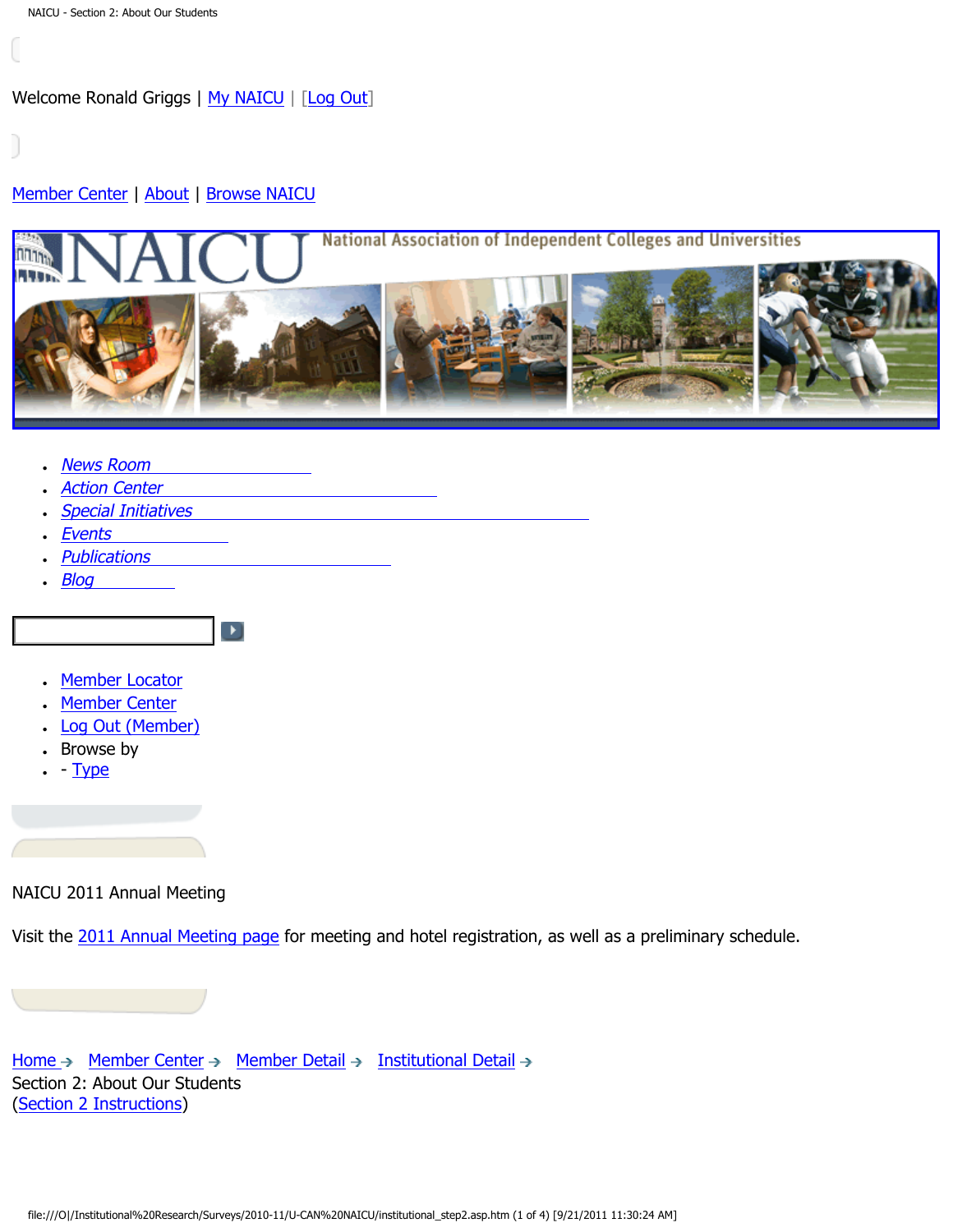In this section, you will enter statistical information on your student body. Clicking the "yes" button on any item will open details and data entry fields for the item. Note that if your entry for any numerical field is zero, please enter "0" rather than "N/A." (Click on "Update" at bottom after editing.)

## **Would you like to enter Admissions Data: Would you like to enter Admissions Data:**

ONo

**Transfer Students:** Data for this section is for Fall 2010 Number of degree/certificate-seeking undergraduate...

Transfer student applicants:

| 78 |  |
|----|--|
| 8  |  |
| Γ  |  |

| 4066 |  |
|------|--|
| 1598 |  |
| 483  |  |

#### **Please select which test scores you would like to enter:** Data for this section is for Fall 2010

**O SAT** 

**O ACT** 

| Transfer student applicants:                                                                                                                                                                 | 178                  |                        |
|----------------------------------------------------------------------------------------------------------------------------------------------------------------------------------------------|----------------------|------------------------|
| Transfer student admitted applicants:                                                                                                                                                        | 8                    |                        |
| Transfer student enrolled applicants:                                                                                                                                                        | 5                    |                        |
| rst-time Students: Data for this section is for Fall 2010<br>umber of degree/certificate-seeking undergraduate                                                                               |                      |                        |
| First-time student applicants:                                                                                                                                                               | 4066                 |                        |
| First-time student admitted applicants:                                                                                                                                                      | 1598                 |                        |
| First-time student enrolled applicants:                                                                                                                                                      | 483                  |                        |
| ease select which test scores you would like to enter: Data for this section is fo<br>10<br>) SAT<br>) ACT                                                                                   |                      |                        |
| 25% score for ACT English:                                                                                                                                                                   | 29                   |                        |
| 75% score for ACT English:                                                                                                                                                                   | 34                   |                        |
| 25% score for ACT Math:                                                                                                                                                                      | 26                   |                        |
| 75% score for ACT Math:                                                                                                                                                                      | 32                   |                        |
| 25% score for ACT Reading:                                                                                                                                                                   | 29                   |                        |
| 75% score for ACT Reading:                                                                                                                                                                   | 34                   |                        |
| 25% score for ACT Science:                                                                                                                                                                   | $\pmb{0}$            |                        |
| 75% score for ACT Science:                                                                                                                                                                   | $\boldsymbol{0}$     |                        |
| <b>ACT Narrative Content Area</b><br>(15 words max.)                                                                                                                                         | <b>ACT Composite</b> |                        |
| ould you like to enter the Average High School GPA of Freshmen:<br>ata for this section is for all degree-seeking, first-time, first-year (freshman) students w<br>bmitted GPAs in Fall 2010 |                      | O Yes<br>O No          |
| ease enter the Average High School GPA:                                                                                                                                                      | 3.84                 |                        |
| ould you like to enter information about your Freshmen Class<br>eographical Profile:                                                                                                         |                      | O Yes<br>$\bigcirc$ No |
| file:///O /Institutional%20Research/Surveys/2010-11/U-CAN%20NAICU/institutional_step2.asp.htm (2 of 4) [9/21/2011 11:30:24 AM]                                                               |                      |                        |

# **Would you like to enter the Average High School GPA of Freshmen:** Yes

Data for this section is for all degree-seeking, first-time, first-year (freshman) students who submitted GPAs in Fall 2010

Please enter the Average High School GPA:

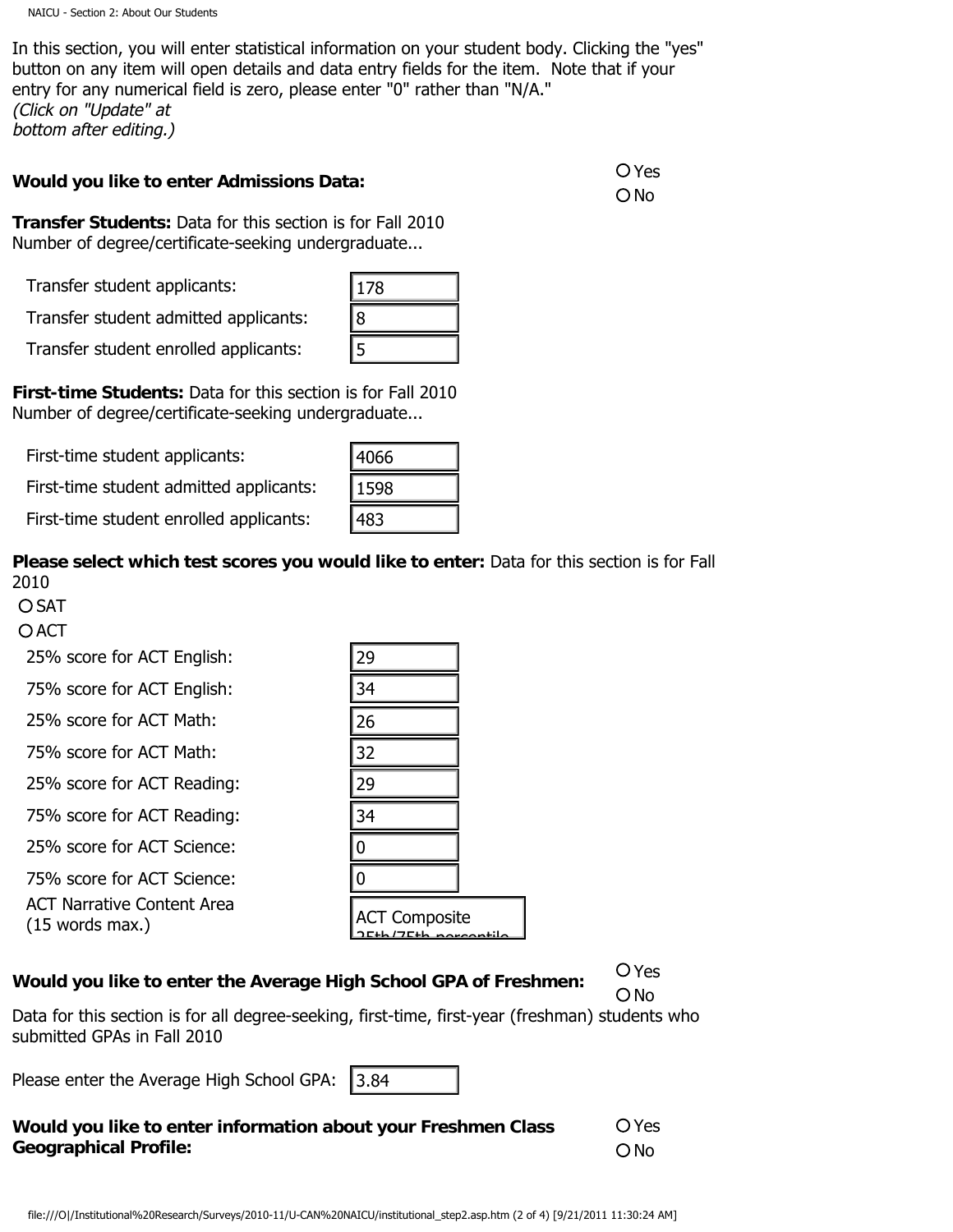Data for this section is for Fall 2010

Please enter the total first-time degree seeking undergraduate students:

#### From Ohio

| Whose state or residence was unknown |  |
|--------------------------------------|--|
| or unreported:                       |  |

Please enter the total first-time degree seeking undergraduate students:

| 399 |  |
|-----|--|
| 14  |  |
|     |  |
| J   |  |

## **Would you like to enter Enrollment Information:**  $\overline{O}$  Yes

Data for this section is for Fall 2010

Please enter the number of...

| From Ohio                                                                                                                      | 70                      |                        |
|--------------------------------------------------------------------------------------------------------------------------------|-------------------------|------------------------|
| From all other states and US territories<br>combined:                                                                          | 399                     |                        |
| From foreign countries:                                                                                                        | 14                      |                        |
| Whose state or residence was unknown<br>or unreported:                                                                         | $\pmb{0}$               |                        |
| ease enter the total first-time degree<br>eking undergraduate students:                                                        | 483                     |                        |
| ould you like to enter Enrollment Information:                                                                                 |                         | O Yes<br>$O$ No        |
| ata for this section is for Fall 2010                                                                                          |                         |                        |
| ease enter the number of                                                                                                       |                         |                        |
| Full-time degree seeking<br>undergraduates:                                                                                    | 1618                    |                        |
| Full-time graduate students:<br>Part-time degree seeking<br>undergraduates:                                                    | $\bf{0}$<br>$ 0\rangle$ |                        |
| Part-time graduate students:                                                                                                   | $\bf{0}$                |                        |
| ould you like to enter Gender Information:                                                                                     |                         | O Yes<br>$\bigcirc$ No |
| ata for this section is for Fall 2010                                                                                          |                         |                        |
| ease enter the number of full-time degree seeking PLUS part-time degree seeking                                                |                         |                        |
| Undergraduate women:                                                                                                           | 863                     |                        |
| Undergraduate men:                                                                                                             | 755                     |                        |
| ould you like to enter Diversity Information:                                                                                  |                         | O Yes                  |
| ata for this section is for Fall 2010                                                                                          |                         | $O$ No                 |
| ease enter the number of degree-seeking                                                                                        |                         |                        |
| "Nonresident Alien" undergraduates:                                                                                            | 62                      |                        |
| "Hispanic/Latino" undergraduates:                                                                                              | 62                      |                        |
| "American Indian or Alaska Native"<br>undergraduates:                                                                          | 12                      |                        |
| "Asian" undergraduates:                                                                                                        | 99                      |                        |
| "Black or African American"<br>undergraduates:                                                                                 | 60                      |                        |
| "Native Hawaiian or other Pacific<br>Islander" undergraduates:                                                                 | $ 0\rangle$             |                        |
| file:///O /Institutional%20Research/Surveys/2010-11/U-CAN%20NAICU/institutional_step2.asp.htm (3 of 4) [9/21/2011 11:30:24 AM] |                         |                        |

| 863 |  |
|-----|--|
|     |  |

# **Would you like to enter Diversity Information:**  $\overline{O}$  Yes

Data for this section is for Fall 2010

Please enter the number of degree-seeking...

| 62 |  |
|----|--|
| 62 |  |
| 12 |  |
| 99 |  |
| 60 |  |
| ٦  |  |

| Would you like to enter Gender Information: | <b>O</b> Yes<br>$O$ No |  |
|---------------------------------------------|------------------------|--|
| Data for this section is for Fall 2010      |                        |  |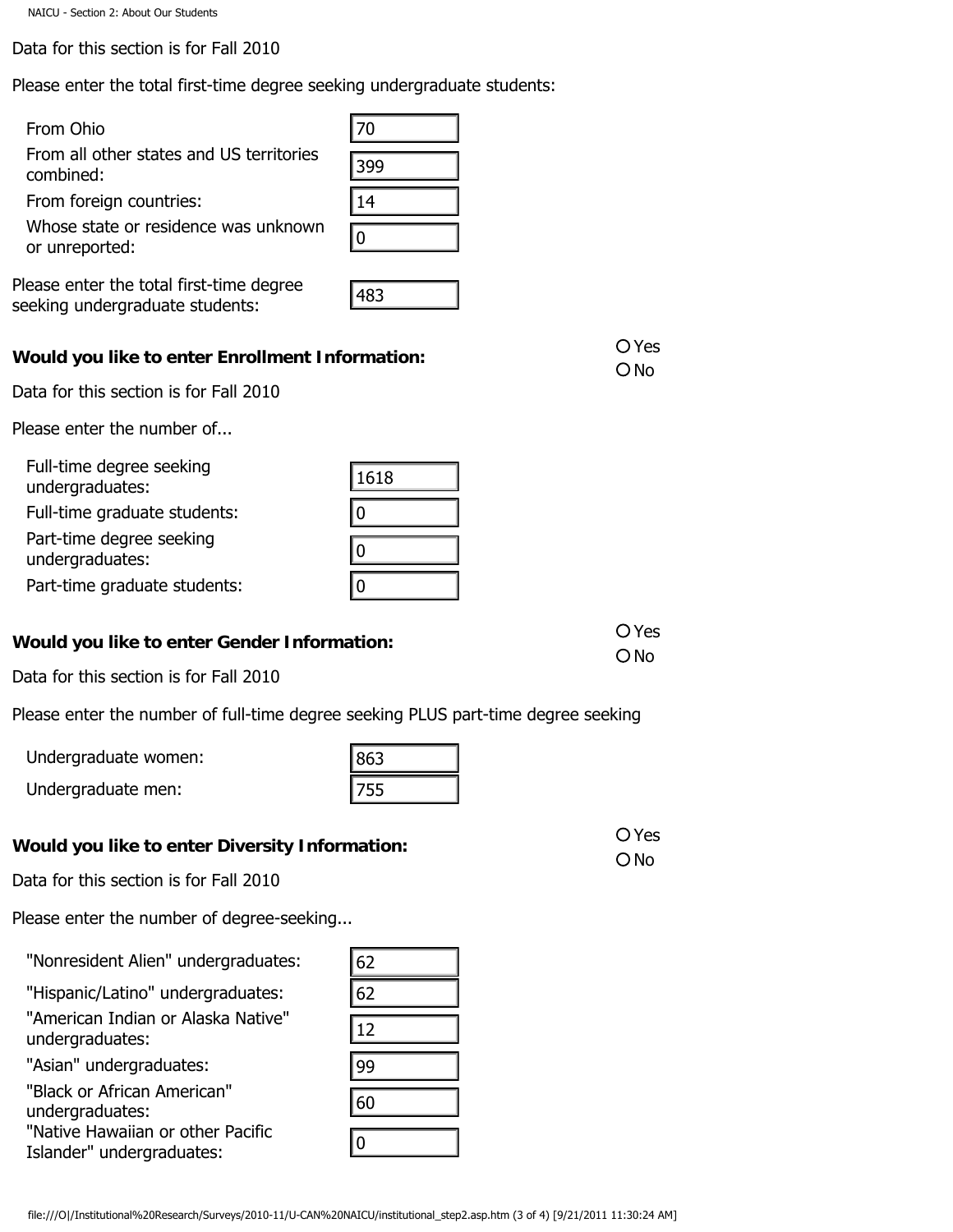NAICU - Section 2: About Our Students

| "White, Non-Hispanic/Latino"<br>1282<br>undergraduates:<br>0<br>"Two or More Races" undergraduates:<br>"Race/Ethnicity Unknown"<br>41<br>undergraduates:                                                                                                                  |
|---------------------------------------------------------------------------------------------------------------------------------------------------------------------------------------------------------------------------------------------------------------------------|
| O Yes<br>Would you like to enter Freshmen Returning for Sophomore Year<br>Information:<br>$O$ No<br>Freshman Returning For Sophomore Year:                                                                                                                                |
| Please enter the percentage of full-time,<br>92<br>$\frac{0}{0}$<br>first-time bachelor's (or equivalent) degree-<br>seeking undergraduates entering your<br>institution in Fall 2009 (or the preceding<br>summer term) who enrolled in your<br>institution in Fall 2010: |
| O Yes<br>Would you like to provide a URL for more information about your<br>students?<br>$O$ No                                                                                                                                                                           |
| Please enter the "For More About Our<br>http://www.kenyon.edu/x1658.xml<br>Students" URL:                                                                                                                                                                                 |
| Update<br>Cancel                                                                                                                                                                                                                                                          |
| [News] [Action Center] [Special Initiatives] [Events] [Publications]                                                                                                                                                                                                      |
|                                                                                                                                                                                                                                                                           |
| Member center<br><b>Browse NAICU</b><br>About                                                                                                                                                                                                                             |
| © 2010 National Association of Independent Colleges and Universities. All Rights                                                                                                                                                                                          |
| 1025 Connecticut Ave., N.W., Suite 700<br>Washington, DC 20036<br>(202) 785-8866, Fax - (202) 835-0003                                                                                                                                                                    |
| Questions or comments? Contact webmaster@naicu.edu.<br><b>Privacy Policy</b><br><b>Terms of Use</b>                                                                                                                                                                       |
| POWERED BY                                                                                                                                                                                                                                                                |
| eResources                                                                                                                                                                                                                                                                |
|                                                                                                                                                                                                                                                                           |
|                                                                                                                                                                                                                                                                           |
|                                                                                                                                                                                                                                                                           |
|                                                                                                                                                                                                                                                                           |
|                                                                                                                                                                                                                                                                           |
| file:///O /Institutional%20Research/Surveys/2010-11/U-CAN%20NAICU/institutional_step2.asp.htm (4 of 4) [9/21/2011 11:30:24 AM]                                                                                                                                            |

© 2010 National Association of Independent Colleges and Universities. All Rights Reserved.

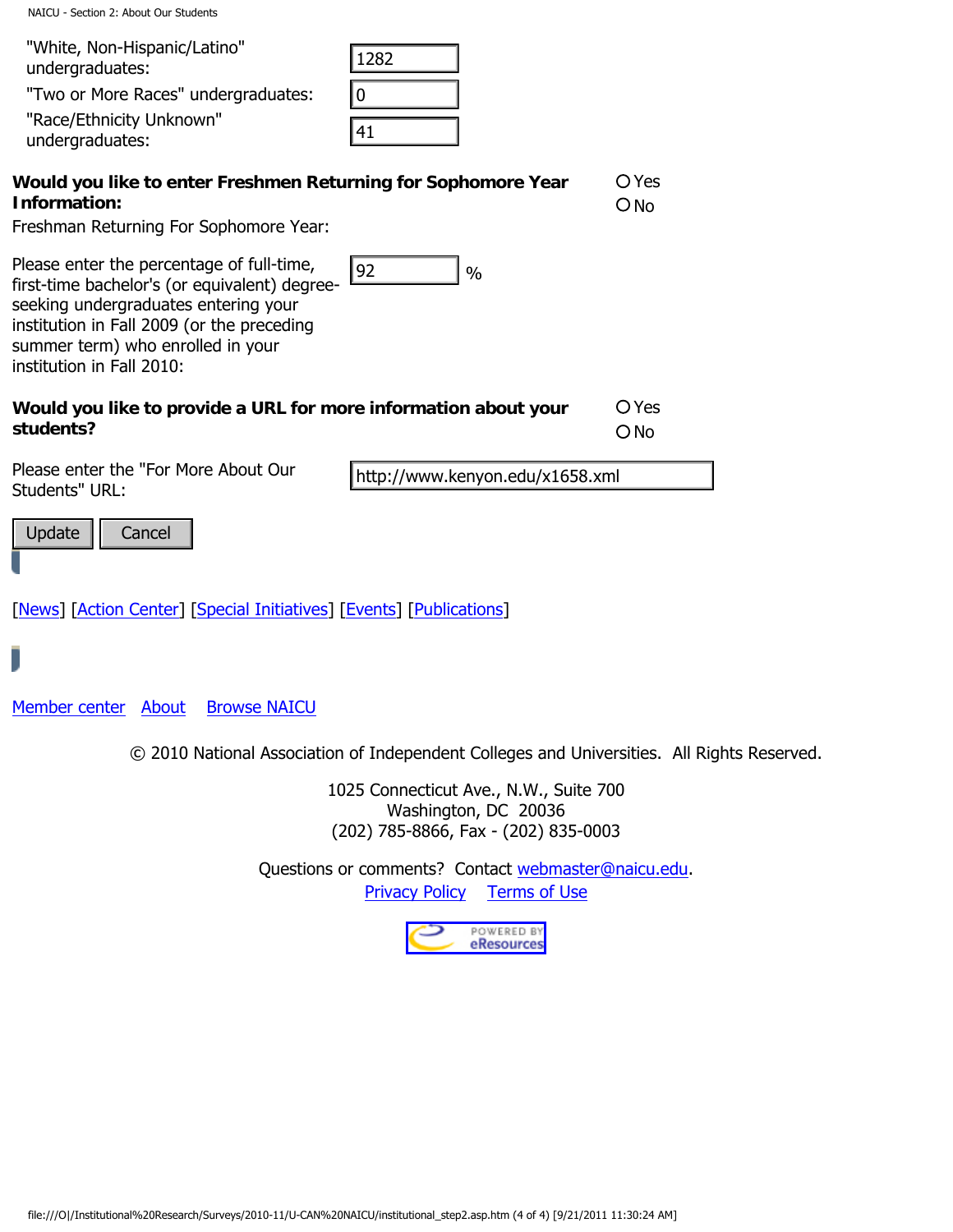<span id="page-6-0"></span>Welcome Ronald Griggs | [My NAICU](http://naicu.edu/My_NAICU/) | [[Log Out](http://naicu.edu/My_NAICU/signout.asp)]

## [Member Center](http://naicu.edu/Member_Center/default.asp) | [About](http://naicu.edu/about/default.asp) | [Browse NAICU](http://naicu.edu/Browse_NAICU/default.asp)



- [News Room](http://naicu.edu/news_room/default.asp)
- **[Action Center](http://capwiz.com/naicu/home/)**
- [Special Initiatives](http://naicu.edu/special_initiatives/default.asp)

 $\left[\begin{array}{c} \blacksquare \end{array}\right]$ 

- [Events](http://naicu.edu/events/default.asp)
- **[Publications](http://naicu.edu/publications/default.asp)**
- $\cdot$  [Blog](http://naicu.edu/naicublog/default.asp)
- [Member Locator](http://naicu.edu/member_center/memberLocator.asp)
- [Member Center](http://naicu.edu/member_center/)
- [Log Out \(Member\)](http://naicu.edu/member_center/signout.asp)
- Browse by
- $\cdot$  - [Type](http://naicu.edu/member_center/memberNews_byType.asp)

NAICU 2011 Annual Meeting

Visit the [2011 Annual Meeting page](http://www.naicu.edu/events/2011-annual-meeting) for meeting and hotel registration, as well as a preliminary schedule.

[Home](http://naicu.edu/)  $\rightarrow$  [Member Center](http://naicu.edu/member_center/)  $\rightarrow$  [Member Detail](http://naicu.edu/member_center/id.432/member_detail.asp)  $\rightarrow$  [Institutional Detail](http://naicu.edu/member_center/id.432/institutional_detail.asp)  $\rightarrow$ Section 3: About Our Graduates [\(Section 3 Instructions\)](http://www.naicu.edu/special_initiatives/u-can-data-entry-guidelines#Sec3)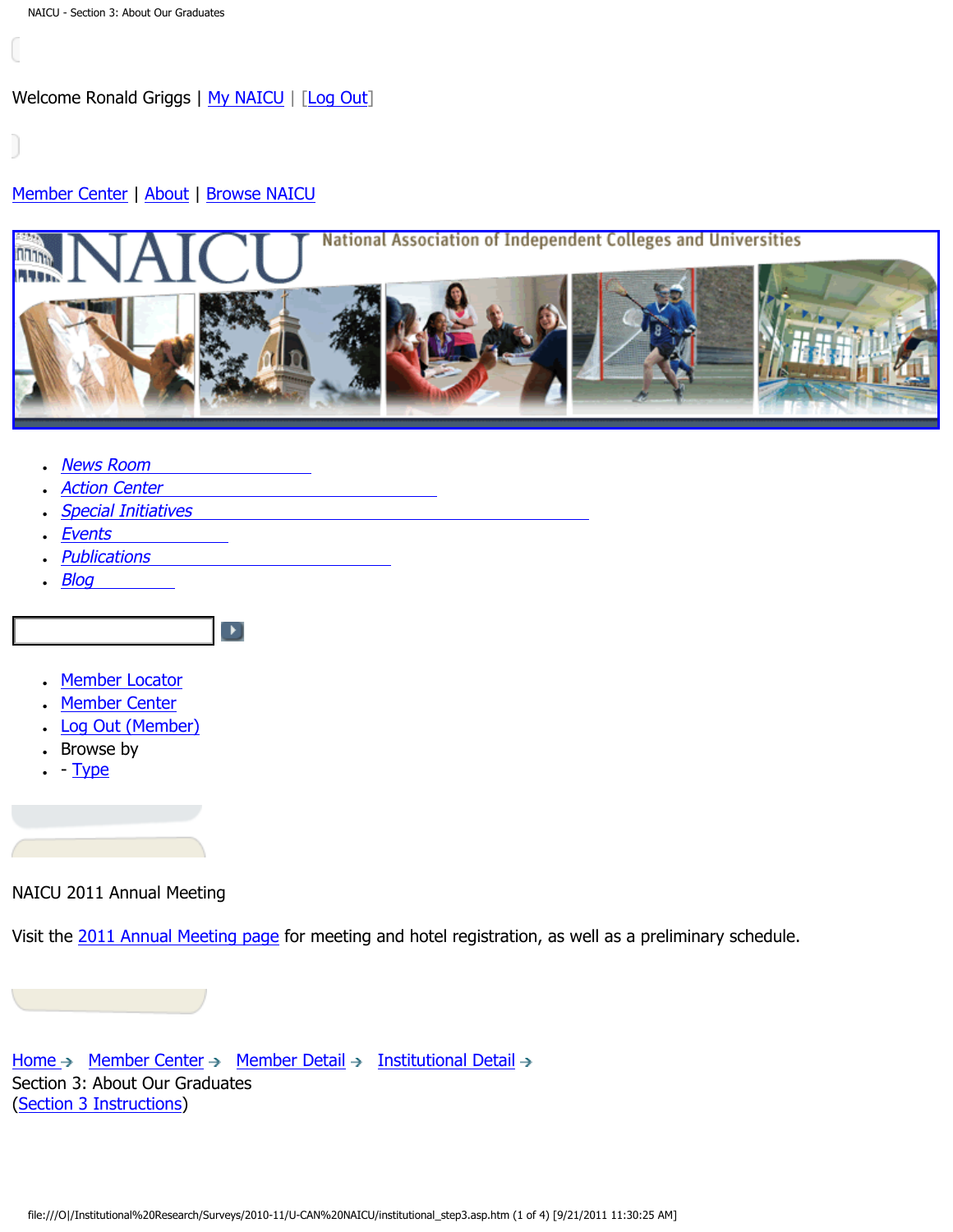This section provides a statistical and anecdotal overview of your graduates. Clicking the "yes" button on any item will open details and data entry fields for the item. Note that if your entry for any numerical field is zero, please enter "0" rather than "N/A." (Click on "Update" at bottom after editing.)

#### **Would you like to enter Percentage of Students Who Graduate Information: O**Yes ONo

Please enter the TOTAL NUMBER of all students from the initial 2004 cohort of first-time, fulltime bachelor's (or equivalent) degree-seeking undergraduate students MINUS allowable exclusions...

Please enter the TOTAL NUMBER of all students from the initial 2004 cohort of first-time, fulltime bachelor's (or equivalent) degree-seeking undergraduate students that: 467<br>Itesse enter the TOTAL NUMBER of all students from the initial 2004 cohort of first-time<br>Inc bachelor's (or equivalent) degree-seeking undergraduate students that:<br>Completed the program in more than<br>four years but in f

12

Completed the program in four years or less (by August 31, 2008):

Completed the program in more than four years but in five years or less (after August 31, 2008 and by August 31, 2009):

Completed the program in more than five years but in six years or less (after August 31, 2009 and by August 31, 2010):

Completed the program within six years (by August 31, 2010):

400

Percentage of Students Narrative Content Area (25 words max. / entered word count shown in red):

# **Please select which Life After College Links you would like to provide:**

Internships ✔

Institution Internship URL:

http://www.kenyon.edu/x26789.xml

Career & Placement Services ✔

Institution Career & Placement URL:

http://www.kenyon.edu/x26285.xml

Graduate School Preparation ✔

Institution Graduate School Preparation URL:

About Our Graduates ✔

http://www.kenyon.edu/x26712.xml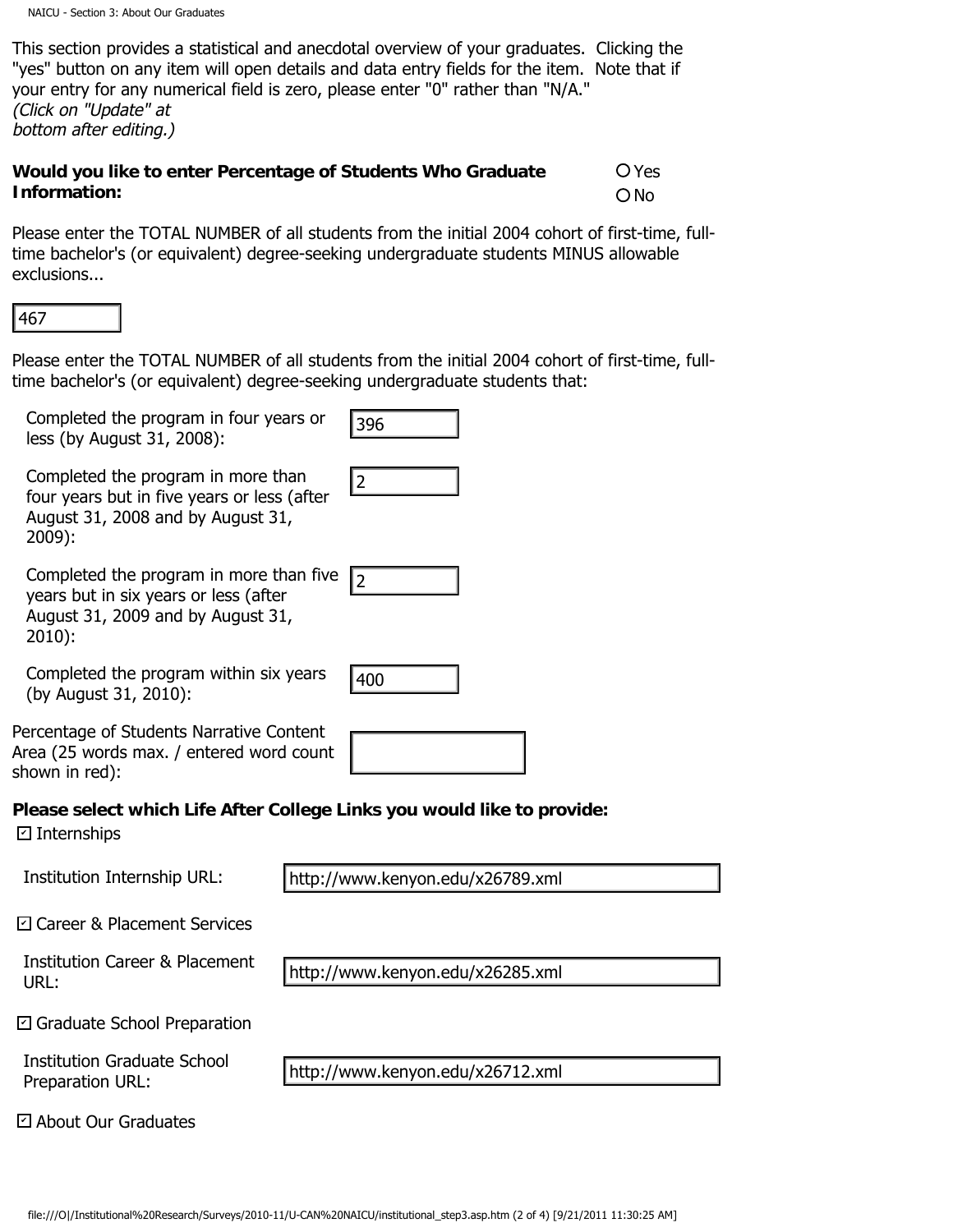NAICU - Section 3: About Our Graduates

| Institution About Our Graduates |
|---------------------------------|
| URL:                            |

| Would you like to enter Number of Degrees Awarded Last Year | $O$ Yes |
|-------------------------------------------------------------|---------|
| Information:                                                | $O$ No  |

| URL:                                                                           | http://www.kenyon.edu/x1132.xml                                                                                                |                   |
|--------------------------------------------------------------------------------|--------------------------------------------------------------------------------------------------------------------------------|-------------------|
| Would you like to enter Number of Degrees Awarded Last Year<br>Information:    |                                                                                                                                | $O$ Yes<br>$O$ No |
| 30, 2010:                                                                      | Please enter the number of degrees awarded by your institution from July 1, 2009 to June                                       |                   |
| Bachelor's degrees:                                                            | 432                                                                                                                            |                   |
| Associate's degrees:                                                           | 0                                                                                                                              |                   |
| Master's degrees:                                                              | 0                                                                                                                              |                   |
| Doctoral degrees:                                                              | $ 0\rangle$                                                                                                                    |                   |
| <b>Year Information:</b>                                                       | Would you like to enter Bachelor's Degrees by Major Awarded Last                                                               | O Yes<br>$O$ No   |
|                                                                                | Data is for first majors who graduated between July 1, 2009 and June 30, 2010.                                                 |                   |
| Name of the CIP in which the most<br>bachelor's degrees were conferred:        | 23.0101                                                                                                                        |                   |
| Number of degrees for this field:                                              | 64                                                                                                                             |                   |
| Name of the CIP in which the second<br>most bachelor's degrees were conferred: | 45.0601                                                                                                                        |                   |
| Number of degrees for this field:                                              | 48                                                                                                                             |                   |
| Name of the CIP in which the third most<br>bachelor's degrees were conferred:  | 42.0101                                                                                                                        |                   |
| Number of degrees for this field:                                              | 40                                                                                                                             |                   |
| Name of the CIP in which the fourth<br>most bachelor's degrees were conferred: | 45.1001                                                                                                                        |                   |
| Number of degrees for this field:                                              | 38                                                                                                                             |                   |
| Total number of bachelor's degrees:                                            | 432                                                                                                                            |                   |
| Bachelor's Degree Narrative Content<br>Area                                    |                                                                                                                                |                   |
| (25 words max. / entered word count<br>shown in red):                          |                                                                                                                                |                   |
| would like to provide:<br>□ Academics                                          | Please select which More Information About links about your institution you                                                    |                   |
|                                                                                | file:///O /Institutional%20Research/Surveys/2010-11/U-CAN%20NAICU/institutional_step3.asp.htm (3 of 4) [9/21/2011 11:30:25 AM] |                   |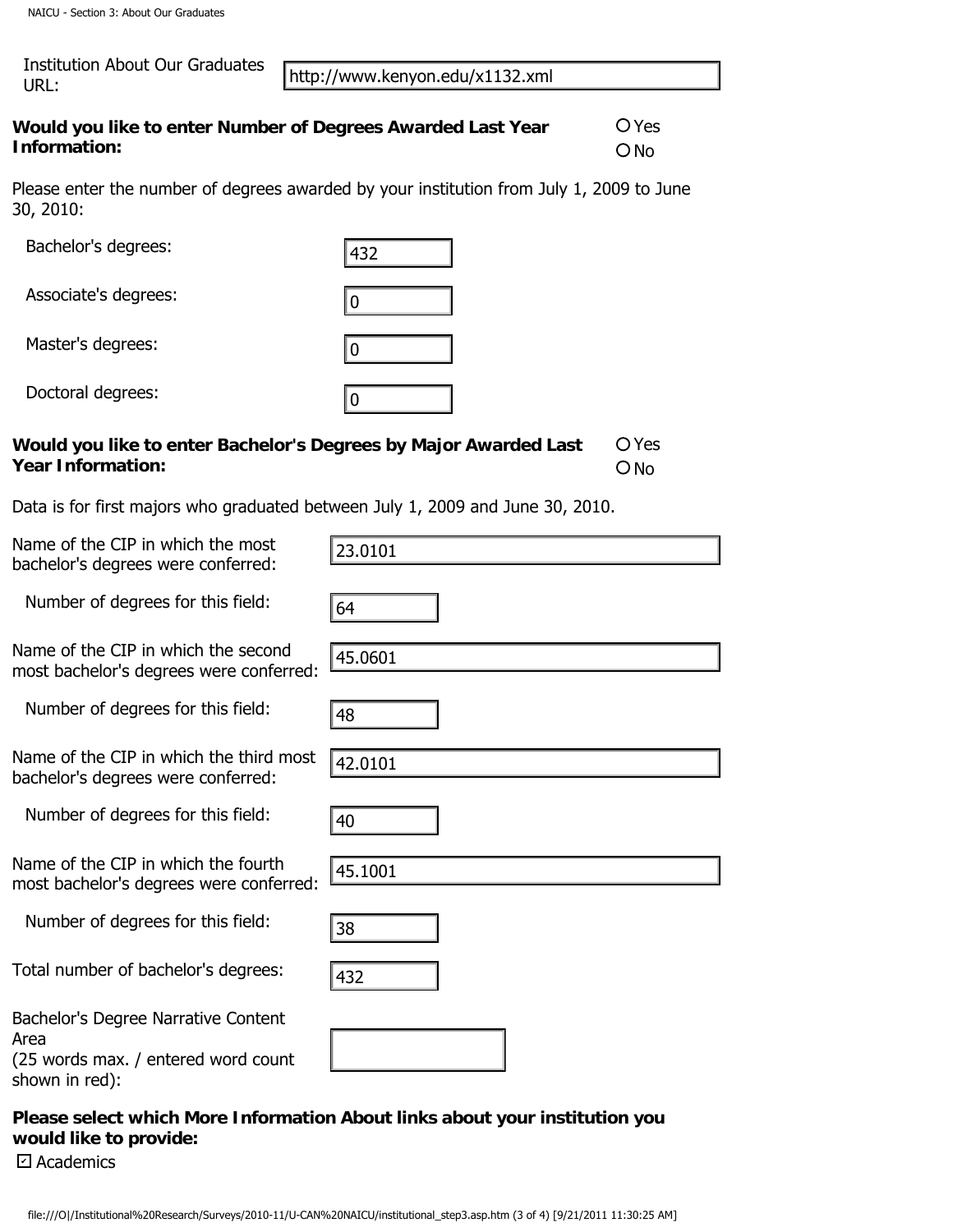NAICU - Section 3: About Our Graduates

Institution Academics URL:

**□ Transfer of Credit Policy** 

Institution Transfer of Credit Policy URL:

Accreditation ✔

Institution Accreditation URL:

http://www.kenyon.edu/fastfacts.xml

http://registrar.kenyon.edu/usatrans.htm

Update  $||$  Cancel

[\[News](http://naicu.edu/News_Room/default.asp)] [[Action Center\]](#page-6-0) [[Special Initiatives\]](http://naicu.edu/Special_Initiatives/default.asp) [\[Events](http://naicu.edu/Events/default.asp)] [\[Publications](http://naicu.edu/Publications/default.asp)]

[Member center](http://naicu.edu/Member_Center/default.asp) [About](http://naicu.edu/about/default.asp) [Browse NAICU](http://naicu.edu/Browse_NAICU/default.asp)

© 2010 National Association of Independent Colleges and Universities. All Rights Reserved.

1025 Connecticut Ave., N.W., Suite 700 Washington, DC 20036 (202) 785-8866, Fax - (202) 835-0003

Questions or comments? Contact [webmaster@naicu.edu](mailto:webmaster@naicu.edu). [Privacy Policy](http://naicu.edu/about/privacy-policy) [Terms of Use](http://naicu.edu/about/terms-of-use) Firstitution Academics URL:<br>
Traisfare of Credit Policy<br>
Traisfare of Credit<br>
Traisfare of Credit<br>
Traisfare of Credit<br>
Traisfare of Credit<br>
Traisfare of Alexis<br>
Traisfare (Survey Serveys MAICU)<br>
Update | Cancel<br>
Tensel (A

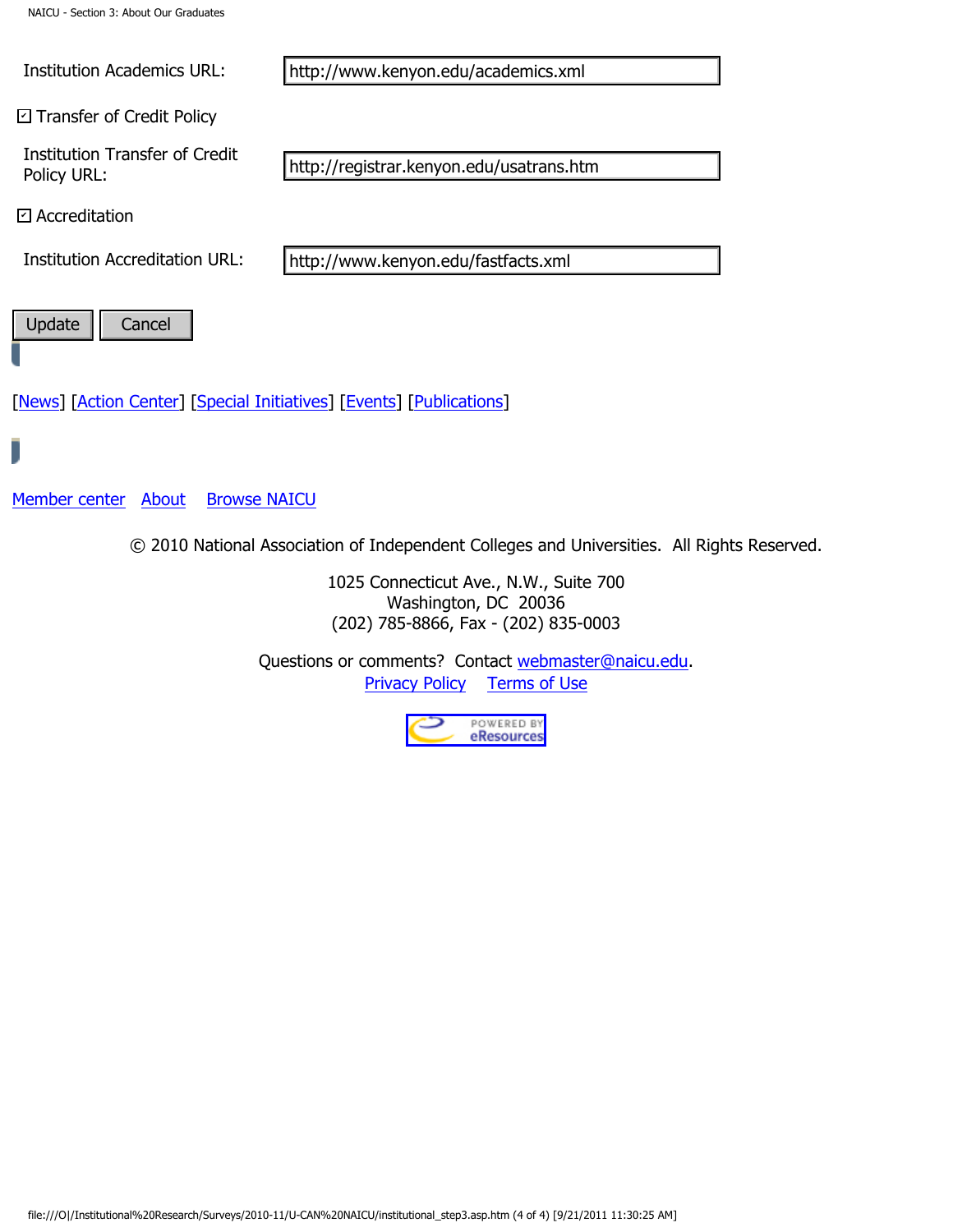<span id="page-10-0"></span>Welcome Ronald Griggs | [My NAICU](http://naicu.edu/My_NAICU/) | [[Log Out](http://naicu.edu/My_NAICU/signout.asp)]

### [Member Center](http://naicu.edu/Member_Center/default.asp) | [About](http://naicu.edu/about/default.asp) | [Browse NAICU](http://naicu.edu/Browse_NAICU/default.asp)



- [News Room](http://naicu.edu/news_room/default.asp)
- **[Action Center](http://capwiz.com/naicu/home/)**
- [Special Initiatives](http://naicu.edu/special_initiatives/default.asp)

 $\blacktriangleright$ 

- [Events](http://naicu.edu/events/default.asp)
- **[Publications](http://naicu.edu/publications/default.asp)**
- $\cdot$  [Blog](http://naicu.edu/naicublog/default.asp)
	-
- [Member Locator](http://naicu.edu/member_center/memberLocator.asp)
- [Member Center](http://naicu.edu/member_center/)
- [Log Out \(Member\)](http://naicu.edu/member_center/signout.asp)
- Browse by
- $\cdot$  - [Type](http://naicu.edu/member_center/memberNews_byType.asp)

NAICU 2011 Annual Meeting

Visit the [2011 Annual Meeting page](http://www.naicu.edu/events/2011-annual-meeting) for meeting and hotel registration, as well as a preliminary schedule.

[Home](http://naicu.edu/)  $\rightarrow$  [Member Center](http://naicu.edu/member_center/)  $\rightarrow$  [Member Detail](http://naicu.edu/member_center/id.432/member_detail.asp)  $\rightarrow$  [Institutional Detail](http://naicu.edu/member_center/id.432/institutional_detail.asp)  $\rightarrow$ Section 4: What Students Pay [\(Section 4 Instructions\)](http://www.naicu.edu/special_initiatives/u-can-data-entry-guidelines#Sec4)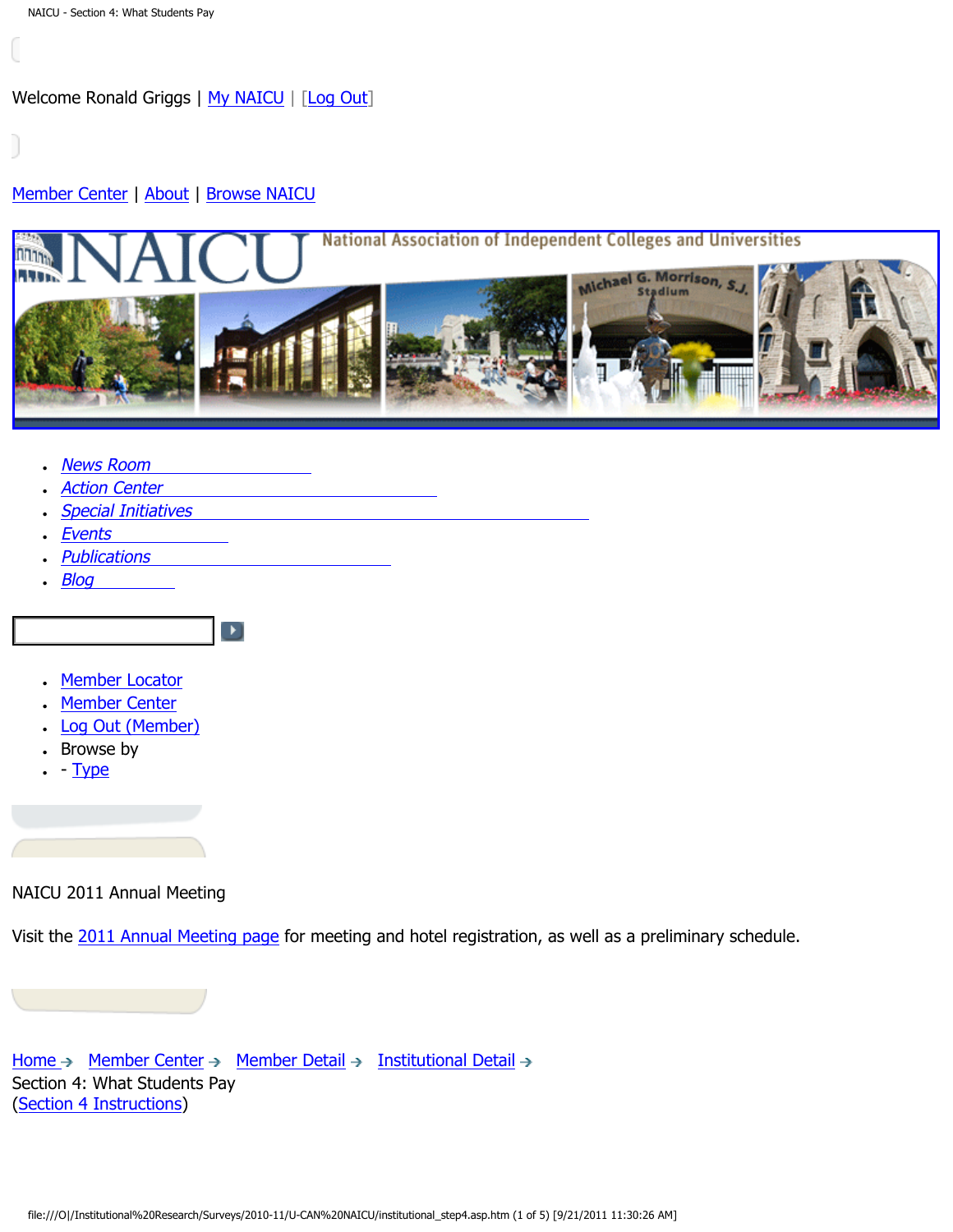In this section, you will provide information on the financial aspects of attending your institution - both currently and over time. You may enter a detailed breakdown of tuition and fees, or just a description and explanation of your comprehensive fee. Clicking the "yes" button on any item will open details and data entry fields for the item. Note that if your entry for any numerical field is zero, please enter "0" rather than "N/A." (Click on "Update" at bottom after editing.)

#### **Please select how you would like to report your Price of Attendance Data.**

We wish to itemize our price of attendance data

Estimated "other expenses" for a typical full-time undergraduate resident student for academic year 2010-11. "Other expenses" include the average costs for clothing, laundry, entertainment, medical (if not a required fee), and furnishings:

Estimated "transportation" expenses for a typical full-time undergraduate resident student for academic year 2010-11. For "Transportation" expenses assume two round trips to student's hometown per year for students in institutional housing:

Estimated "books and supplies" expenses for a typical full-time undergraduate resident student for academic year 2010- 11. Use the average cost of books and supplies. Do not include unusual costs for special groups of students (e.g., engineering or art majors), unless they constitute the majority of students at your institution:

Estimated "room and board" charges for a typical full-time undergraduate resident student for academic year 2010-11. Assume double occupancy in institutional housing and 19 meals per week (or the maximum meal plan):

Estimated "tuition and fees" charges for a typical full-time undergraduate resident student for academic year 2010-11. This figure should represent typical tuition for a full-time undergraduate student for the full academic year (generally September to June) plus required fees or those charges that all full-time students must pay that are not included in tuition (for example, registration, health, or activity fees). Optional fees such as parking and laboratory use should not be included: inlead collect explanation and the explanation of the endomination of a collection of a candomic year 2010-11:30 (the endomination control and a required frequency endomination and collection of a required frequency endomi



1080

| 180 |  |
|-----|--|
|     |  |



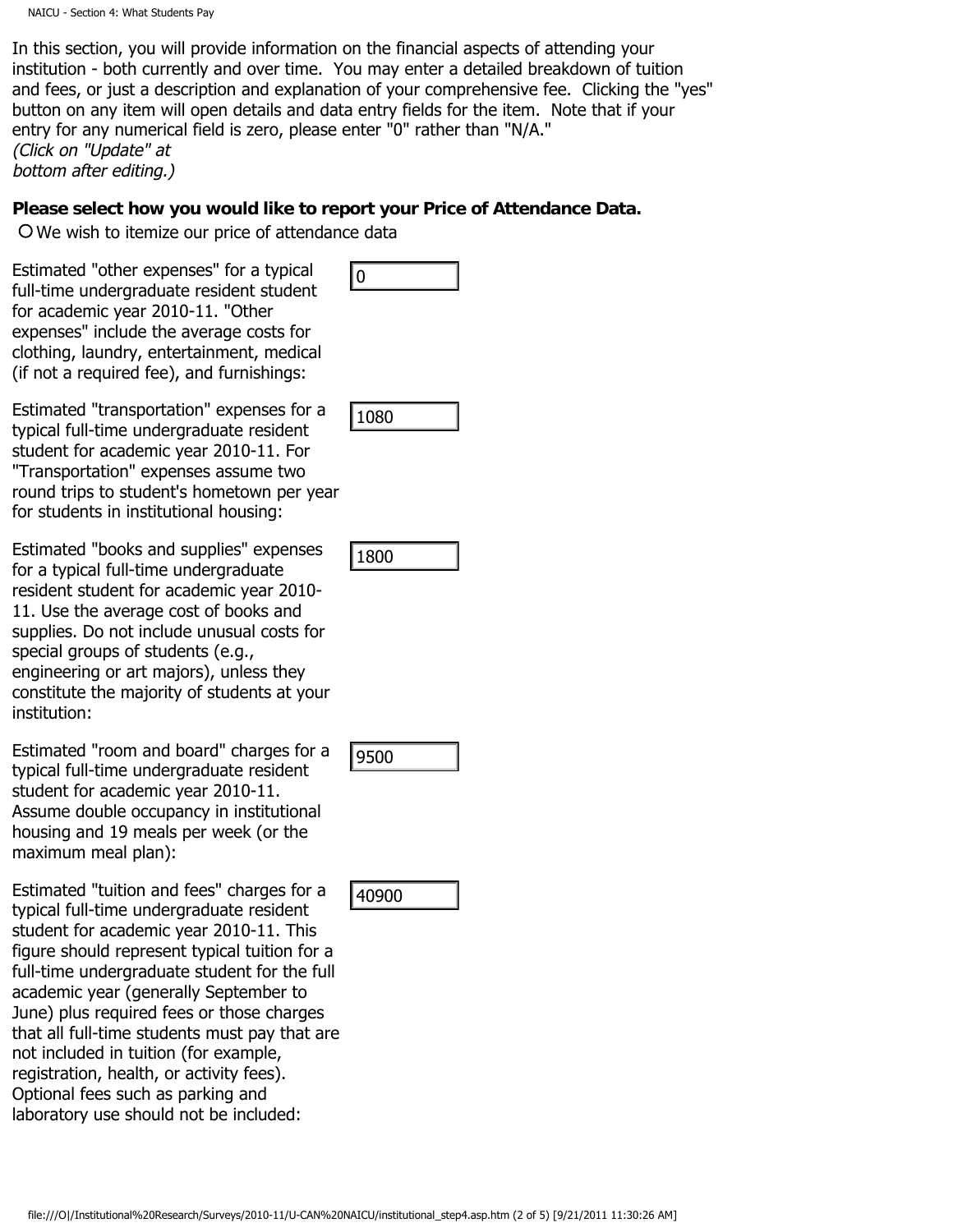We wish to provide a narrative, describing our comprehensive fee. (You may also enter your comprehensive fee for past years in the "Tuition and Fees History" section below. If you do so, the following autotext will appear above the graph there: "This is a comprehensive fee. See "Price of Attendance" section, above, for more information.")

#### **Would you like to enter Percent of Freshmen Receiving Aid by Type Data:**  Yes O No

Please provide the percentage of Fall 2009 cohort of full-time, first-time degree-seeking undergraduates...

Who receive federal grants. These monies include Pell Grants and Supplemental Educational Opportunity Grants made by the U.S. Department of Education as well as need-based and merit-based educational assistance funds and training vouchers from other federal agencies:

Who receive state/local grants. These monies include grants provided by the state to the institution through the LEAP program as well as state merit scholarships and tuition and fee waivers. Local grants are any local government grants, scholarship, or gift-aid awarded directly to the student:

Who receive institutional grants. These monies include scholarships and fellowships funded by the institution and/ or individual departments. Also included are tuition and fee waivers and athletic scholarships from the institution:

Who receive student loans. These monies include subsidized and unsubsidized loans made directly to the student, including Perkins Loans. Also included are institutionally- and privatelysponsored loans for which the student is the designated borrower and funds go through the institution. PLUS and other loans for which the parent is the designated borrower are excluded: film: the cluster is the cluster of the cluster of the cluster of the cluster of the cluster of Conductional Conductional Conductional and the methods and the methods and the methods and the methods and the methods of stat

| Would you like to enter 2009-10 Average Net Tuition for Aided |  |
|---------------------------------------------------------------|--|
| Undergraduates:                                               |  |

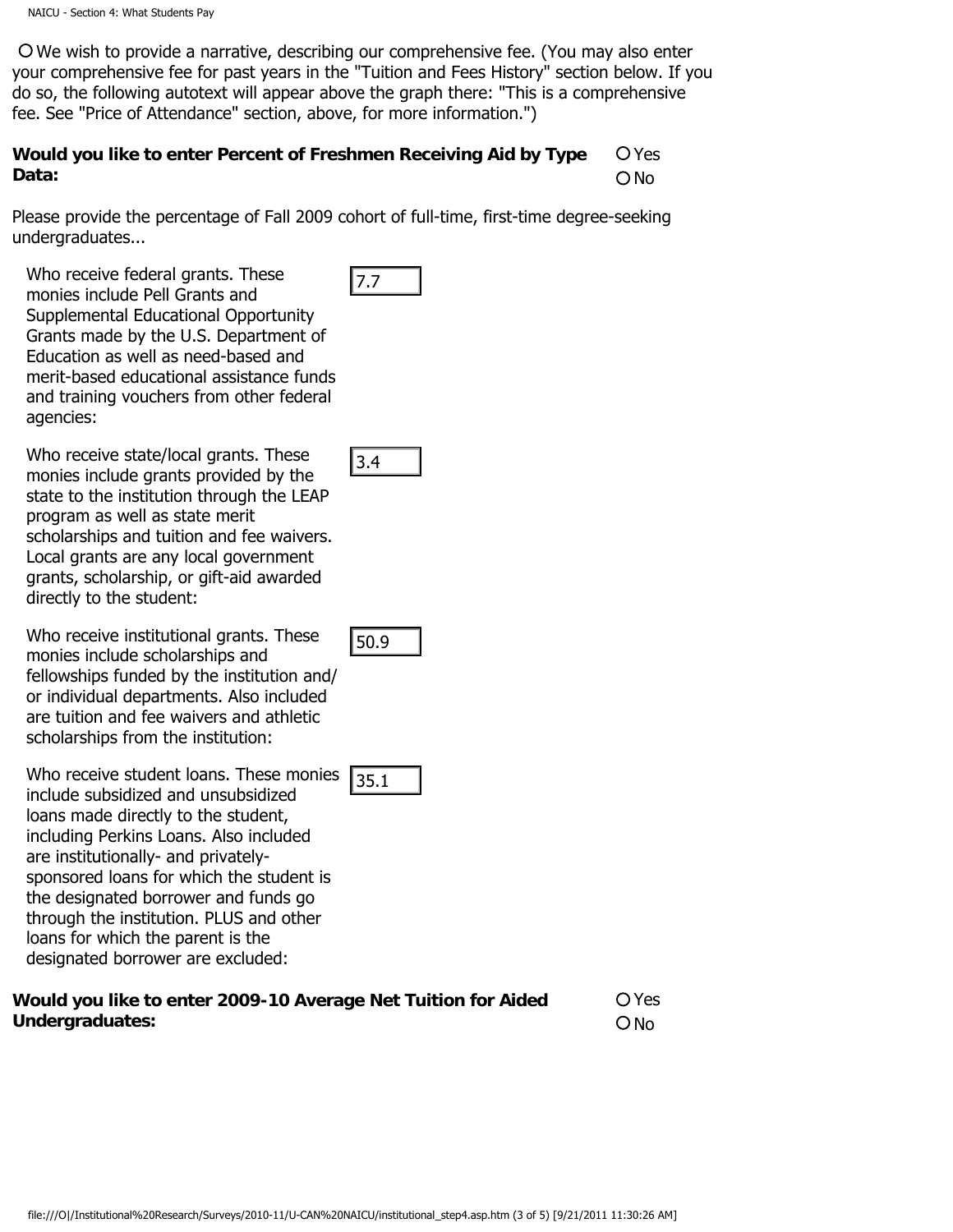| Please provide the number that results<br>14280<br>from subtracting the average grant amount<br>provided to full-time aided undergraduate<br>students in the 2009-10, academic year<br>from the tuition and fees for this institution<br>in the 2009-10 academic year. The average<br>grant amount should include monies from<br>all sources including: need-based and non-<br>need based federal, state, and institutional<br>scholarships and grants, scholarships and<br>grants from external sources (e.g.,<br>Kiwanis, National Merit) and need-based<br>and nonneed- based tuition wavers and<br>athletic awards. Do not include self-help<br>monies (parents loan, student loans from<br>all sources, federal work-study or state and<br>institutional work-study/employment): |                          |
|---------------------------------------------------------------------------------------------------------------------------------------------------------------------------------------------------------------------------------------------------------------------------------------------------------------------------------------------------------------------------------------------------------------------------------------------------------------------------------------------------------------------------------------------------------------------------------------------------------------------------------------------------------------------------------------------------------------------------------------------------------------------------------------|--------------------------|
| Would you like to provide a URL for your net price calculator?                                                                                                                                                                                                                                                                                                                                                                                                                                                                                                                                                                                                                                                                                                                        | O Yes<br>$\bigcirc$ No   |
| Would you like to provide a URL for more information about your net<br>tuition, price of attendance or financial aid information?                                                                                                                                                                                                                                                                                                                                                                                                                                                                                                                                                                                                                                                     | $O$ Yes<br>$\bigcirc$ No |
| Please enter a URL to provide more<br>http://www.kenyon.edu/finaid.xml<br>information about your net tuition,<br>price of attendance or financial aid<br>information:                                                                                                                                                                                                                                                                                                                                                                                                                                                                                                                                                                                                                 |                          |
| Would you like to enter Average Undergraduate Loans Owed at<br><b>Graduation Data:</b>                                                                                                                                                                                                                                                                                                                                                                                                                                                                                                                                                                                                                                                                                                | O Yes<br>$O$ No          |
| Please report the average per-<br>20492<br>undergraduate-borrower cumulative<br>principal borrowed of the 2010<br>undergraduate class (does not include<br>students who transferred in or any money<br>borrowed while at other institutions) who<br>started at your institution as first-time<br>students and received a bachelor's degree<br>between July 1, 2009 and June 30, 2010.                                                                                                                                                                                                                                                                                                                                                                                                 |                          |
| Includes loans through all loan programs:<br>institutional, state, Federal Perkins, Federal<br>Stafford Subsidized and Unsubsidized,<br>Federal Direct Student Loans and Federal<br>Family Education Loans, and private loans<br>certified by your institution; parent loans<br>are excluded but co-signed loans are<br>included:                                                                                                                                                                                                                                                                                                                                                                                                                                                     |                          |
| Would you like to enter Tuition and Fees/Comprehensive Fee History<br>Data:                                                                                                                                                                                                                                                                                                                                                                                                                                                                                                                                                                                                                                                                                                           | O Yes<br>$O$ No          |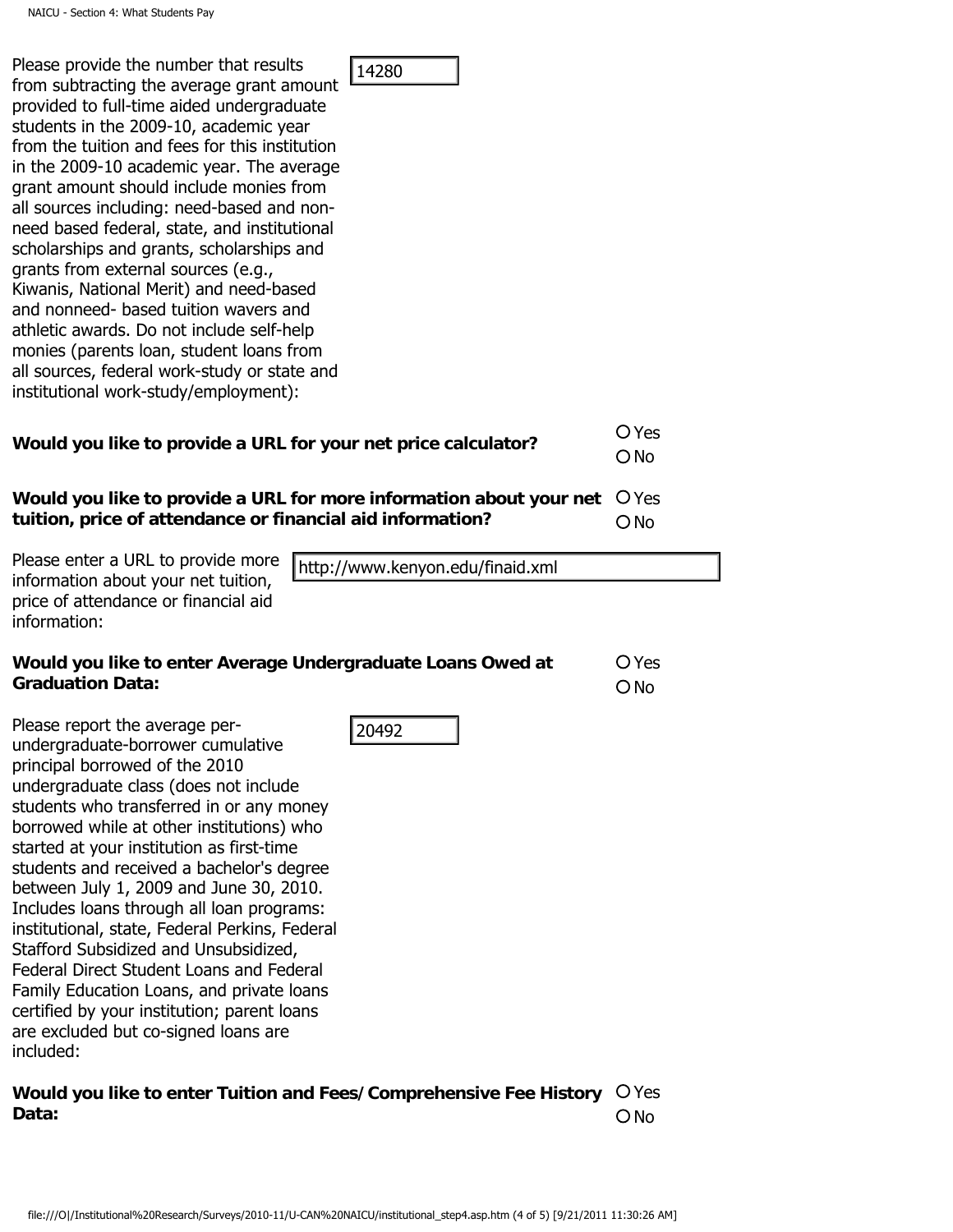NAICU - Section 4: What Students Pay

Please provide the estimated "tuition and fees" charges or comprehensive fee for a typical full-time undergraduate resident student. This figure should represent typical tuition for a fulltime undergraduate student for the full academic year (generally September to June) plus required fees or those charges that all full-time students must pay that are not included in tuition (for example, registration, health, or activity fees). Optional fees such as parking and laboratory use should not be included.

(**Note for comprehensive-fee institutions:** The title of this section on the published profile will remain "Tuition and Fees History"; however, there will be autotext above the graph that reads "This is a comprehensive fee. See "Price of Attendance" section, above, for more information.")

For academic year 2006-07

For academic year 2007-08

For academic year 2008-09

For academic year 2009-10

For academic year 2010-11

| 36050 |
|-------|
| 38140 |
| 40240 |
| 40980 |
| 40900 |

| <b>Undate</b> | Cancel |
|---------------|--------|
|---------------|--------|

[\[News](http://naicu.edu/News_Room/default.asp)] [[Action Center\]](#page-10-0) [[Special Initiatives\]](http://naicu.edu/Special_Initiatives/default.asp) [\[Events](http://naicu.edu/Events/default.asp)] [\[Publications](http://naicu.edu/Publications/default.asp)]

[Member center](http://naicu.edu/Member_Center/default.asp) [About](http://naicu.edu/about/default.asp) [Browse NAICU](http://naicu.edu/Browse_NAICU/default.asp)

© 2010 National Association of Independent Colleges and Universities. All Rights Reserved.

1025 Connecticut Ave., N.W., Suite 700 Washington, DC 20036 (202) 785-8866, Fax - (202) 835-0003 For academic year 2005-09<br>
For academic year 2009-10<br>
For academic year 2009-10<br> **The Cancel 2010-11**<br> **Example 10**<br> **Cancel 2010-11**<br> **Example 2010-11**<br> **Example 2010-11**<br> **Example 2010-2011**<br> **Example 2010-2011**<br> **Examp** 

Questions or comments? Contact [webmaster@naicu.edu](mailto:webmaster@naicu.edu). [Privacy Policy](http://naicu.edu/about/privacy-policy) [Terms of Use](http://naicu.edu/about/terms-of-use)

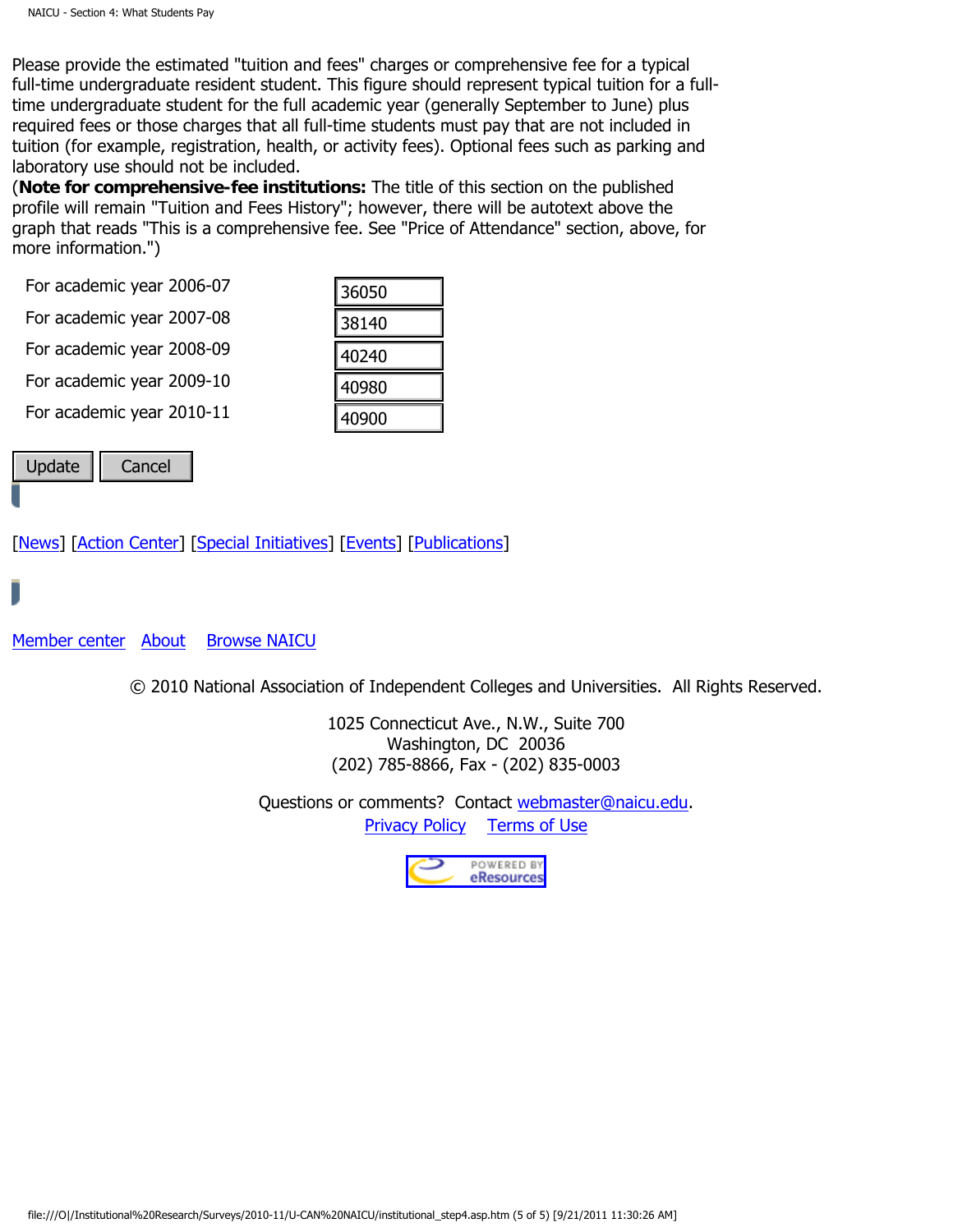<span id="page-15-0"></span>Welcome Ronald Griggs | [My NAICU](http://naicu.edu/My_NAICU/) | [[Log Out](http://naicu.edu/My_NAICU/signout.asp)]

### [Member Center](http://naicu.edu/Member_Center/default.asp) | [About](http://naicu.edu/about/default.asp) | [Browse NAICU](http://naicu.edu/Browse_NAICU/default.asp)



- [News Room](http://naicu.edu/news_room/default.asp)
- **[Action Center](http://capwiz.com/naicu/home/)**
- [Special Initiatives](http://naicu.edu/special_initiatives/default.asp)

 $\blacktriangleright$ 

- [Events](http://naicu.edu/events/default.asp)
- [Publications](http://naicu.edu/publications/default.asp)
- $\cdot$  [Blog](http://naicu.edu/naicublog/default.asp)
	-
- [Member Locator](http://naicu.edu/member_center/memberLocator.asp)
- [Member Center](http://naicu.edu/member_center/)
- [Log Out \(Member\)](http://naicu.edu/member_center/signout.asp)
- Browse by
- $\cdot$  - [Type](http://naicu.edu/member_center/memberNews_byType.asp)

NAICU 2011 Annual Meeting

Visit the [2011 Annual Meeting page](http://www.naicu.edu/events/2011-annual-meeting) for meeting and hotel registration, as well as a preliminary schedule.

[Home](http://naicu.edu/)  $\rightarrow$  [Member Center](http://naicu.edu/member_center/)  $\rightarrow$  [Member Detail](http://naicu.edu/member_center/id.432/member_detail.asp)  $\rightarrow$  [Institutional Detail](http://naicu.edu/member_center/id.432/institutional_detail.asp)  $\rightarrow$ Section 5: About Our Faculty [\(Section 5 Instructions\)](http://www.naicu.edu/special_initiatives/u-can-data-entry-guidelines#Sec5)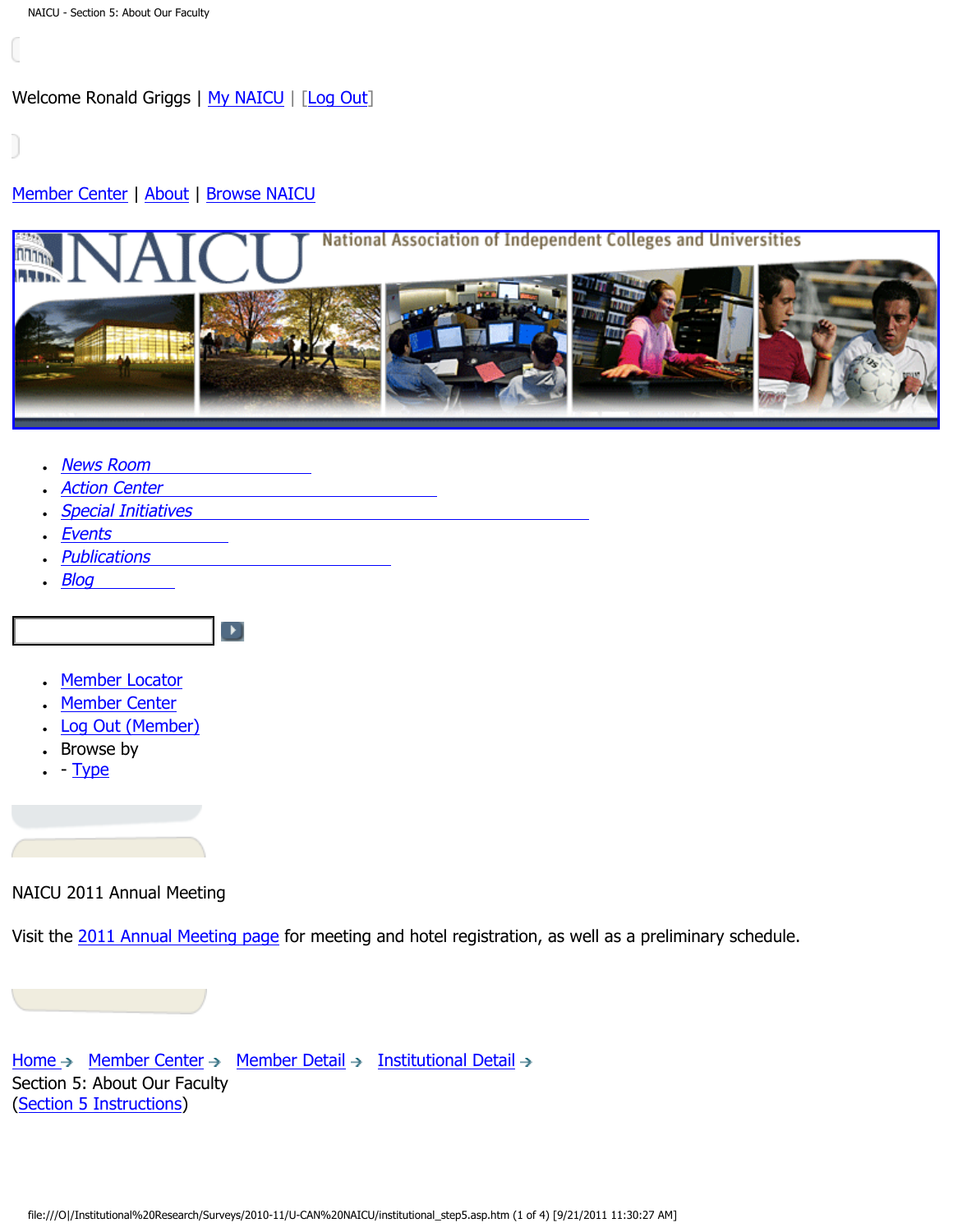This section covers demographic information on your faculty, as well as class-size data. Clicking the "yes" button on any item will open details and data entry fields for the item. Note that if your entry for any numerical field is zero, please enter "0" rather than "N/ A." (Click on "Update" at bottom after editing.)

 $\begin{array}{ccc} 10 & & \cdot & \cdot & 1 \end{array}$ 

#### **Would you like to provide Student/Faculty Ratio Data?** 0 Yes O No

Please provide the Fall 2010 student-tofaculty ratio (faculty will remain "1"). This ratio is full-time equivalent students (fulltime plus 1/3 part-time) to full-time equivalent instructional faculty (full-time plus 1/3 part-time). In the ratio calculations, exclude both faculty and students in stand-alone graduate or professional programs such as medicine, law, veterinary, dentistry, social work, business, or public health in which faculty teach virtually only graduate level students. Do not count undergraduate or graduate student teaching assistants as faculty. file:<br>which the relation of the relationship of the relationship of the relationship of the relationship of the relationship of the relationship of the relationship of the relationship of the relations and allowed product

# Would you like to provide Full-time Faculty with the Highest Degree  $\bigcirc$  <sub>Yes  $\hspace{0.1 cm}$  O No Data?</sub>

Please enter the amount of full-time instructional faculty in the fall of 2010 who held a doctorate, first professional, or other terminal degree. Instructional faculty is defined as those members of the instructional-research staff whose major regular assignment is instruction, including those with release time for research:

Please enter the total number of full-time instructional faculty in the fall of 2010. Instructional faculty is defined as those members of the instructional-research staff whose major regular assignment is instruction, including those with released time for research:

|--|

**Would you like to provide Undergraduate Class Size Data?**  $\bigcirc$  Yes  $\bigcirc$  No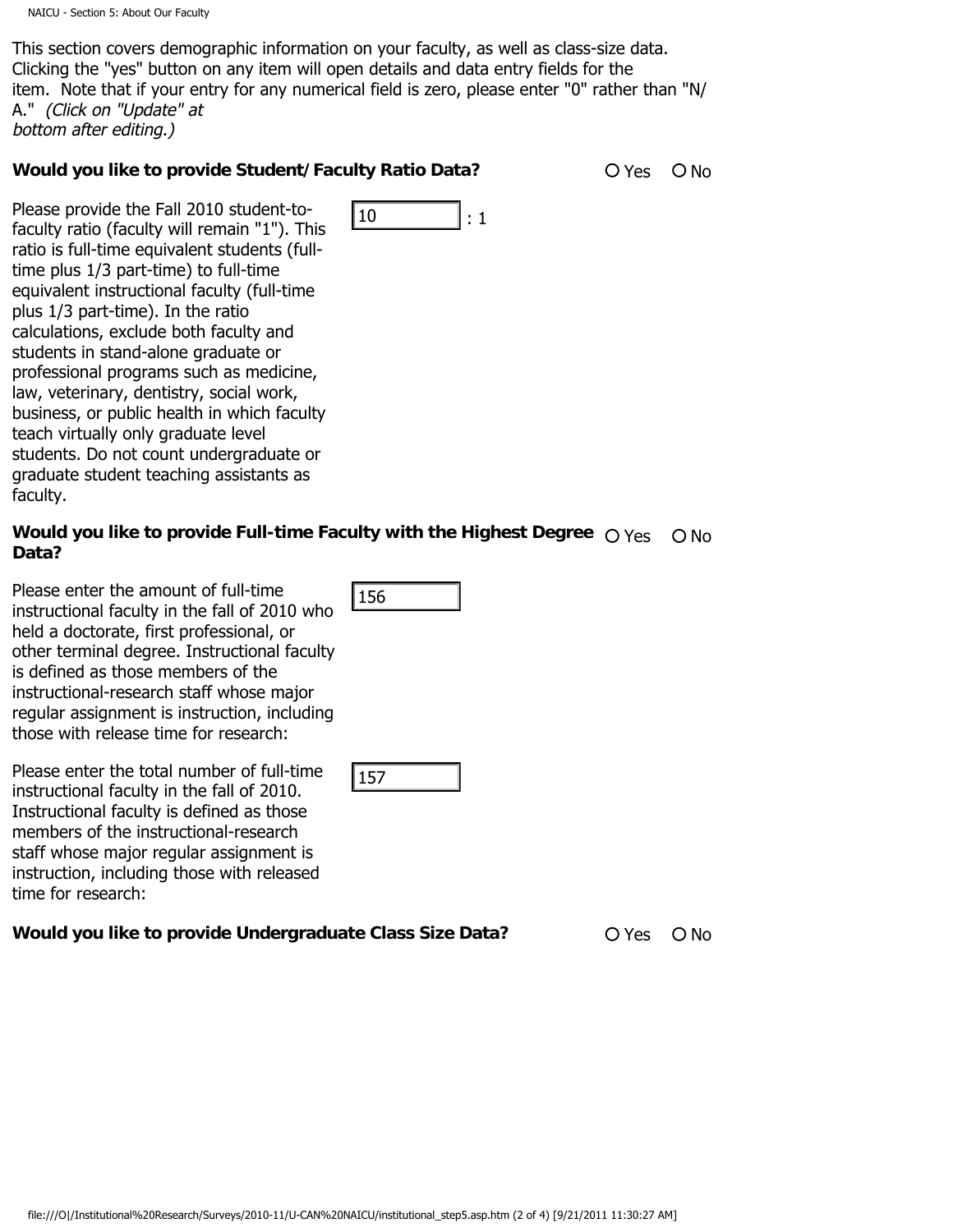Please enter the number of undergraduate class sections in the Fall 2010 term with 2- 9 students:

Please enter the number of undergraduate class sections in the Fall 2010 term with 10-19 students:

Please enter the number of undergraduate class sections in the Fall 2010 term with 20-29 students:

Please enter the number of undergraduate class sections in the Fall 2010 term with 30-39 students:

Please enter the number of undergraduate class sections in the Fall 2010 term with 40-49 students:

Please enter the number of undergraduate class sections in the Fall 2010 term with 50-99 students:

Please enter the number of undergraduate class sections in the Fall 2010 term with 100+ students:

0

Please enter the total number of undergraduate class sections in the Fall 2010 term:

## **Would you like to provide a URL about your institution's faculty?**  $\bigcirc$  Yes  $\bigcirc$  No

400

Please enter a URL about your institution's faculty:

http://www.kenyon.edu/x687.xml

Update | Cancel

[\[News](http://naicu.edu/News_Room/default.asp)] [[Action Center\]](#page-15-0) [[Special Initiatives\]](http://naicu.edu/Special_Initiatives/default.asp) [\[Events](http://naicu.edu/Events/default.asp)] [\[Publications](http://naicu.edu/Publications/default.asp)]

[Member center](http://naicu.edu/Member_Center/default.asp) [About](http://naicu.edu/about/default.asp) [Browse NAICU](http://naicu.edu/Browse_NAICU/default.asp)

© 2010 National Association of Independent Colleges and Universities. All Rights Reserved.

1025 Connecticut Ave., N.W., Suite 700 Washington, DC 20036 (202) 785-8866, Fax - (202) 835-0003 File: Even the filmined of Unitergraduate<br>
Sits sections in the Fall 2010 term with<br>
2016 term with reflections:<br>
Sits sections in the Fall 2010 term with<br>
Sits sections in the Fall 2010 term with<br>
Sits sections in the Fal

Questions or comments? Contact [webmaster@naicu.edu](mailto:webmaster@naicu.edu).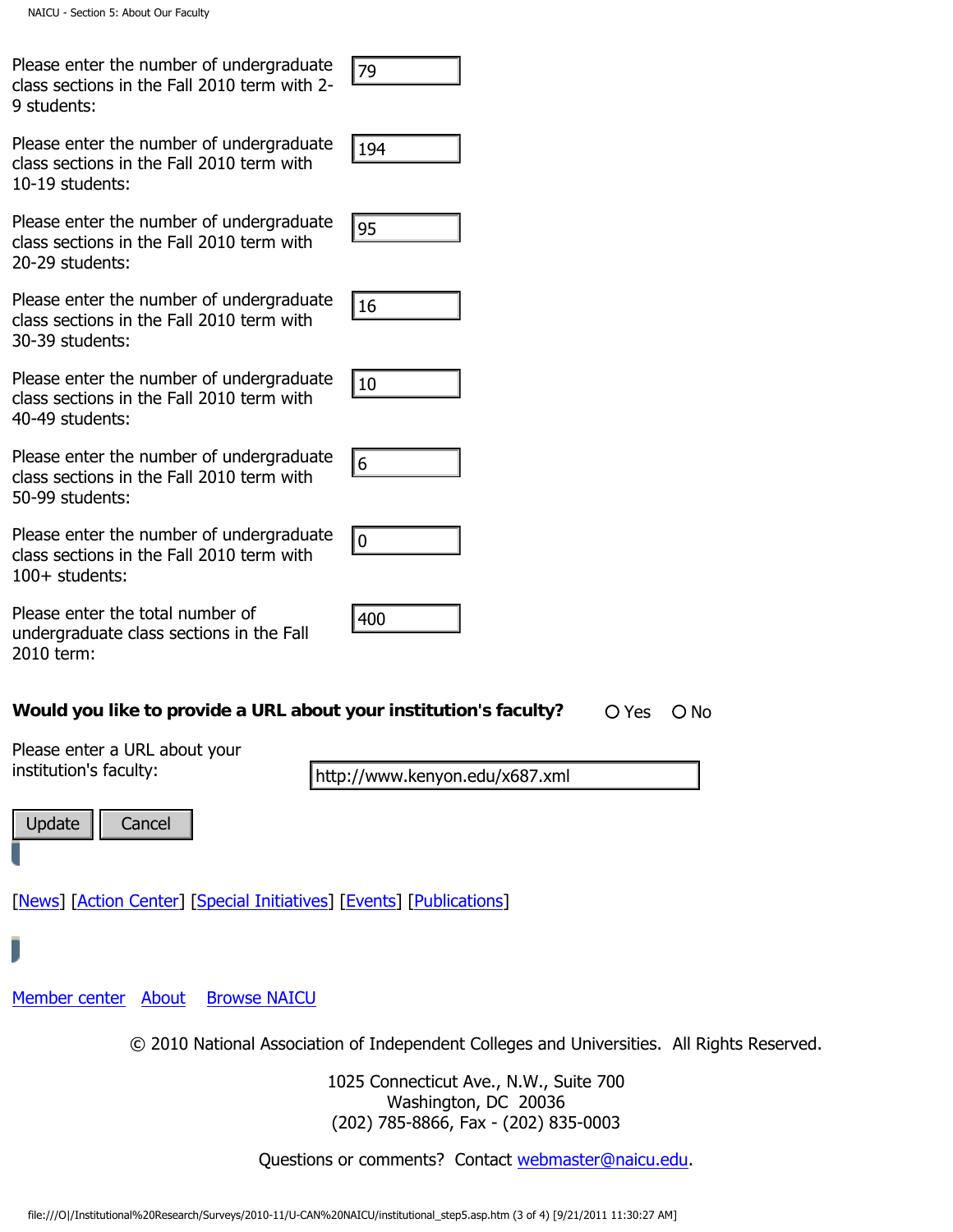**Privacy Policy** [Terms of Use](http://naicu.edu/about/terms-of-use)

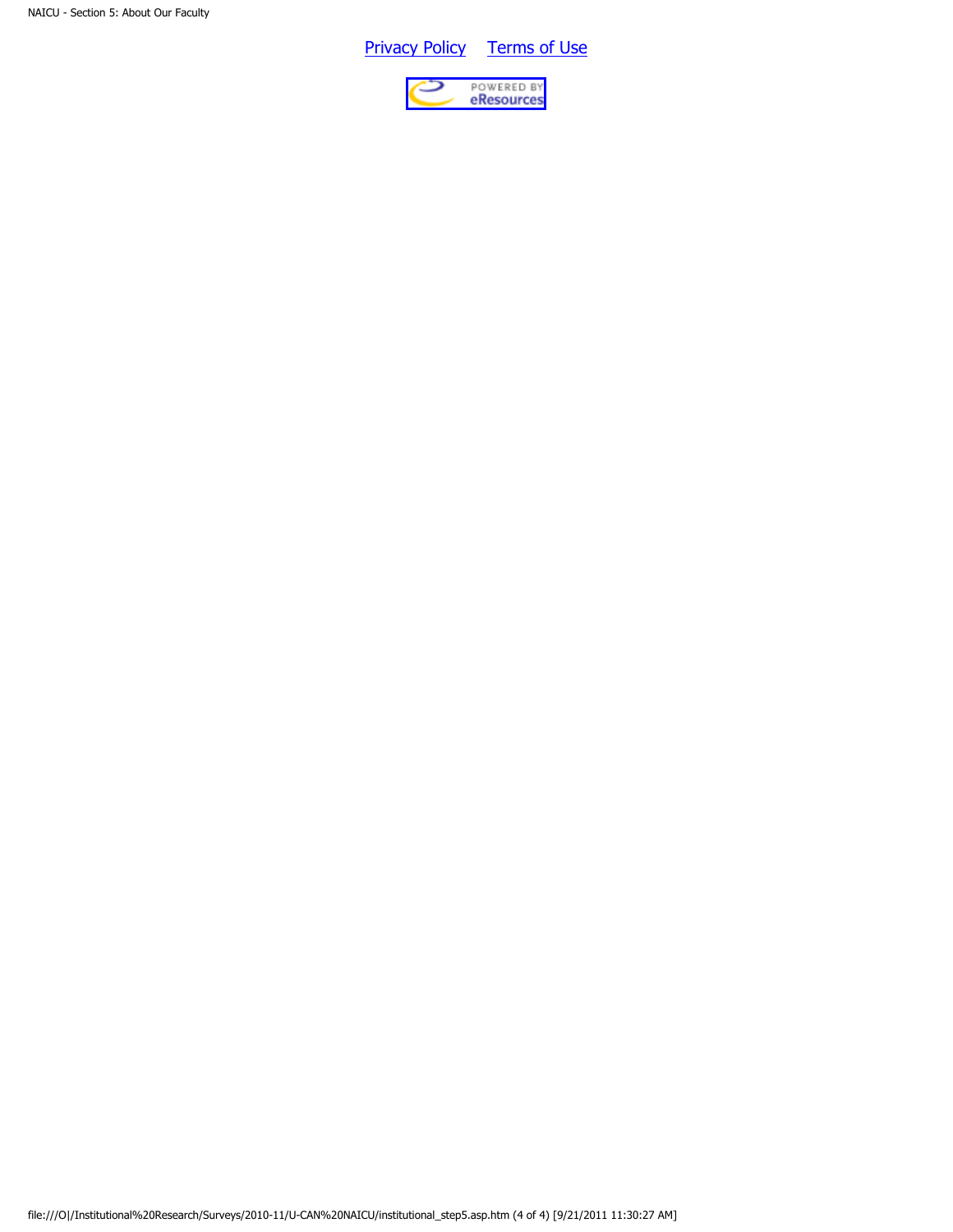<span id="page-19-0"></span>Welcome Ronald Griggs | [My NAICU](http://naicu.edu/My_NAICU/) | [[Log Out](http://naicu.edu/My_NAICU/signout.asp)]

#### [Member Center](http://naicu.edu/Member_Center/default.asp) | [About](http://naicu.edu/about/default.asp) | [Browse NAICU](http://naicu.edu/Browse_NAICU/default.asp)



- [News Room](http://naicu.edu/news_room/default.asp)
- **[Action Center](http://capwiz.com/naicu/home/)**
- [Special Initiatives](http://naicu.edu/special_initiatives/default.asp)

 $\blacktriangleright$ 

- [Events](http://naicu.edu/events/default.asp)
- **[Publications](http://naicu.edu/publications/default.asp)**
- $\cdot$  [Blog](http://naicu.edu/naicublog/default.asp)
- [Member Locator](http://naicu.edu/member_center/memberLocator.asp)
- [Member Center](http://naicu.edu/member_center/)
- 
- [Log Out \(Member\)](http://naicu.edu/member_center/signout.asp)
- Browse by
- $\cdot$  - [Type](http://naicu.edu/member_center/memberNews_byType.asp)

NAICU 2011 Annual Meeting

Visit the [2011 Annual Meeting page](http://www.naicu.edu/events/2011-annual-meeting) for meeting and hotel registration, as well as a preliminary schedule.

[Home](http://naicu.edu/)  $\rightarrow$  [Member Center](http://naicu.edu/member_center/)  $\rightarrow$  [Member Detail](http://naicu.edu/member_center/id.432/member_detail.asp)  $\rightarrow$  [Institutional Detail](http://naicu.edu/member_center/id.432/institutional_detail.asp)  $\rightarrow$ Section 6: Campus Life [\(Section 6 Instructions\)](http://www.naicu.edu/special_initiatives/u-can-data-entry-guidelines#Sec6)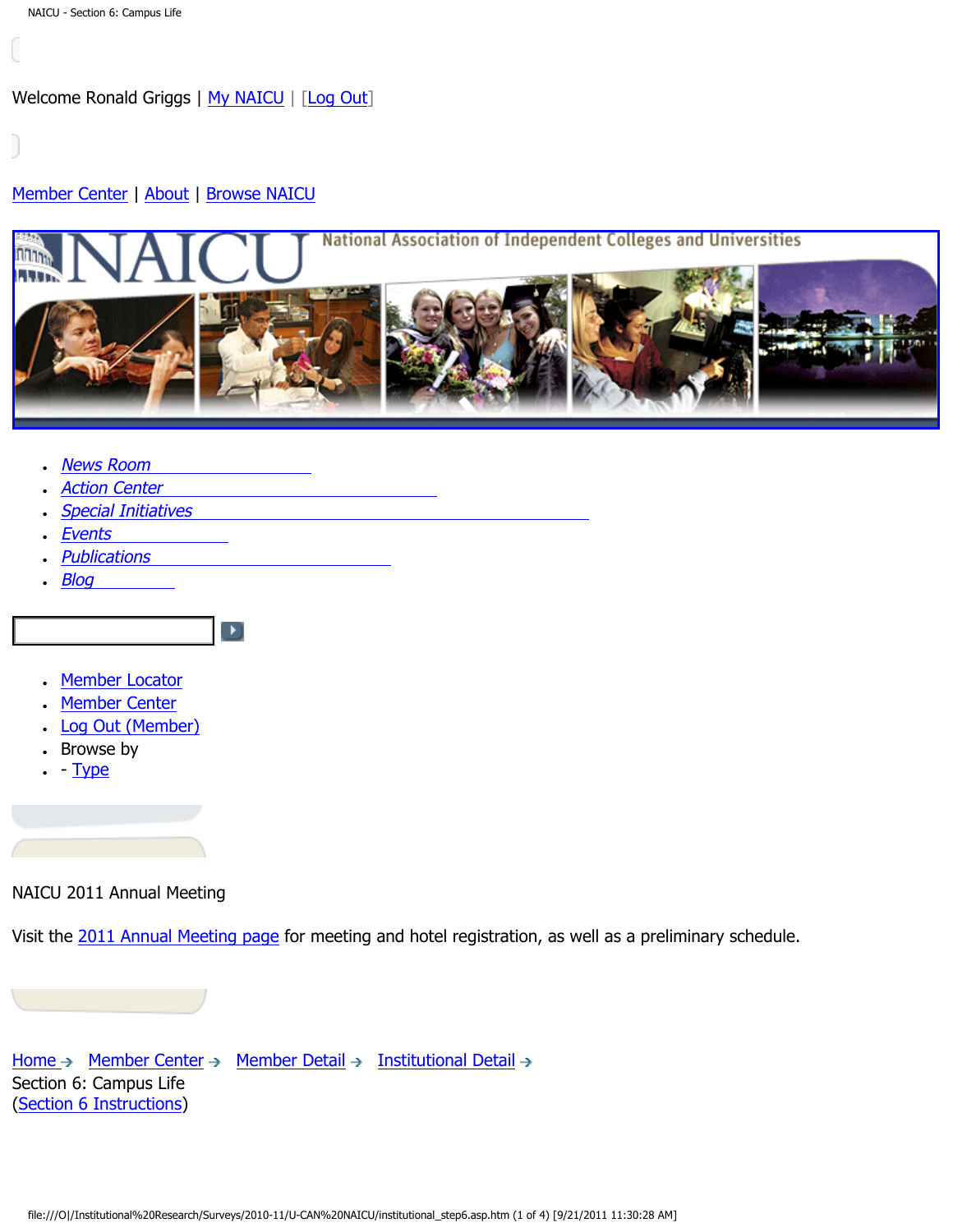| Here you have a wide-ranging opportunity to direct visitors to special aspects of student life  |
|-------------------------------------------------------------------------------------------------|
| on your campus. Please enter links to pages addressing these features and options on your       |
| Web site. Also, here you will upload your logo for display on your U-CAN profile. Clicking      |
| the "yes" button on any item will open details and data entry fields for the item. Note that if |
| your entry for any numerical field is zero, please enter "0" rather than "N/A."                 |
| (Click on "Update" at                                                                           |
| bottom after editing.)                                                                          |
|                                                                                                 |

| Would you like to provide a narrative about your institution's | $O Yes$ $O No$ |  |
|----------------------------------------------------------------|----------------|--|
| campus?                                                        |                |  |

| Would you like to provide data about freshmen living on your | O Yes O No |  |
|--------------------------------------------------------------|------------|--|
| campus?                                                      |            |  |

 $\begin{array}{ccc} \vert 100 \vert & \vert \ \end{array}$ 

Please provide the percentage of firsttime, first-year (freshman) students enrolled in Fall 2010 who live in collegeowned, operated, or affiliated housing:

# Would you like to provide data about undergraduates living on your  $\bigcirc$  Yes  $\bigcirc$  No campus?

| Would you like to provide a URL about the community surrounding $\bigcirc \vee_{\text{CS}} \bigcirc \vee_{\text{NO}}$ |  |
|-----------------------------------------------------------------------------------------------------------------------|--|
| your institution?                                                                                                     |  |

#### **Would you like to provide Student Life URL's for your institution?** O Yes O No

| Please provide the percentage of first-<br>time, first-year (freshman) students<br>enrolled in Fall 2010 who live in college-<br>owned, operated, or affiliated housing: | 100<br>$\frac{0}{0}$                                                                                                           |
|--------------------------------------------------------------------------------------------------------------------------------------------------------------------------|--------------------------------------------------------------------------------------------------------------------------------|
| campus?                                                                                                                                                                  | Would you like to provide data about undergraduates living on your $\bigcirc$ Yes                                              |
| Please provide the percentage of degree-<br>seeking undergraduates enrolled in fall<br>2010 who live in college-owned, -<br>operated, or -affiliated housing:            | 98<br>$\frac{0}{0}$                                                                                                            |
| Would you like to provide a URL about the community surrounding<br>your institution?                                                                                     | O Yes                                                                                                                          |
| Please provide the URL about the                                                                                                                                         |                                                                                                                                |
| surrounding community:                                                                                                                                                   | http://www.kenyon.edu/x1155.xml                                                                                                |
| Would you like to provide Student Life URL's for your institution?                                                                                                       | O Yes                                                                                                                          |
| Lectures & Outside Learning<br>Opportunities:                                                                                                                            | http://calendar.kenyon.edu/                                                                                                    |
| Intercollegiate Sports:                                                                                                                                                  |                                                                                                                                |
|                                                                                                                                                                          | http://athletics.kenyon.edu/index.xml                                                                                          |
| <b>Student Organizations:</b>                                                                                                                                            |                                                                                                                                |
|                                                                                                                                                                          | http://www.kenyon.edu/organizations.xml                                                                                        |
| Study Abroad:                                                                                                                                                            |                                                                                                                                |
|                                                                                                                                                                          | http://www.kenyon.edu/x10520.xml                                                                                               |
| Intramural & Club Sports:                                                                                                                                                |                                                                                                                                |
|                                                                                                                                                                          | http://www.kenyon.edu/x11591.xml                                                                                               |
| <b>Specialized Housing Options:</b>                                                                                                                                      |                                                                                                                                |
|                                                                                                                                                                          | http://www.kenyon.edu/reslife.xml                                                                                              |
|                                                                                                                                                                          |                                                                                                                                |
|                                                                                                                                                                          | file:///O /Institutional%20Research/Surveys/2010-11/U-CAN%20NAICU/institutional step6.asp.htm (2 of 4) [9/21/2011 11:30:28 AM] |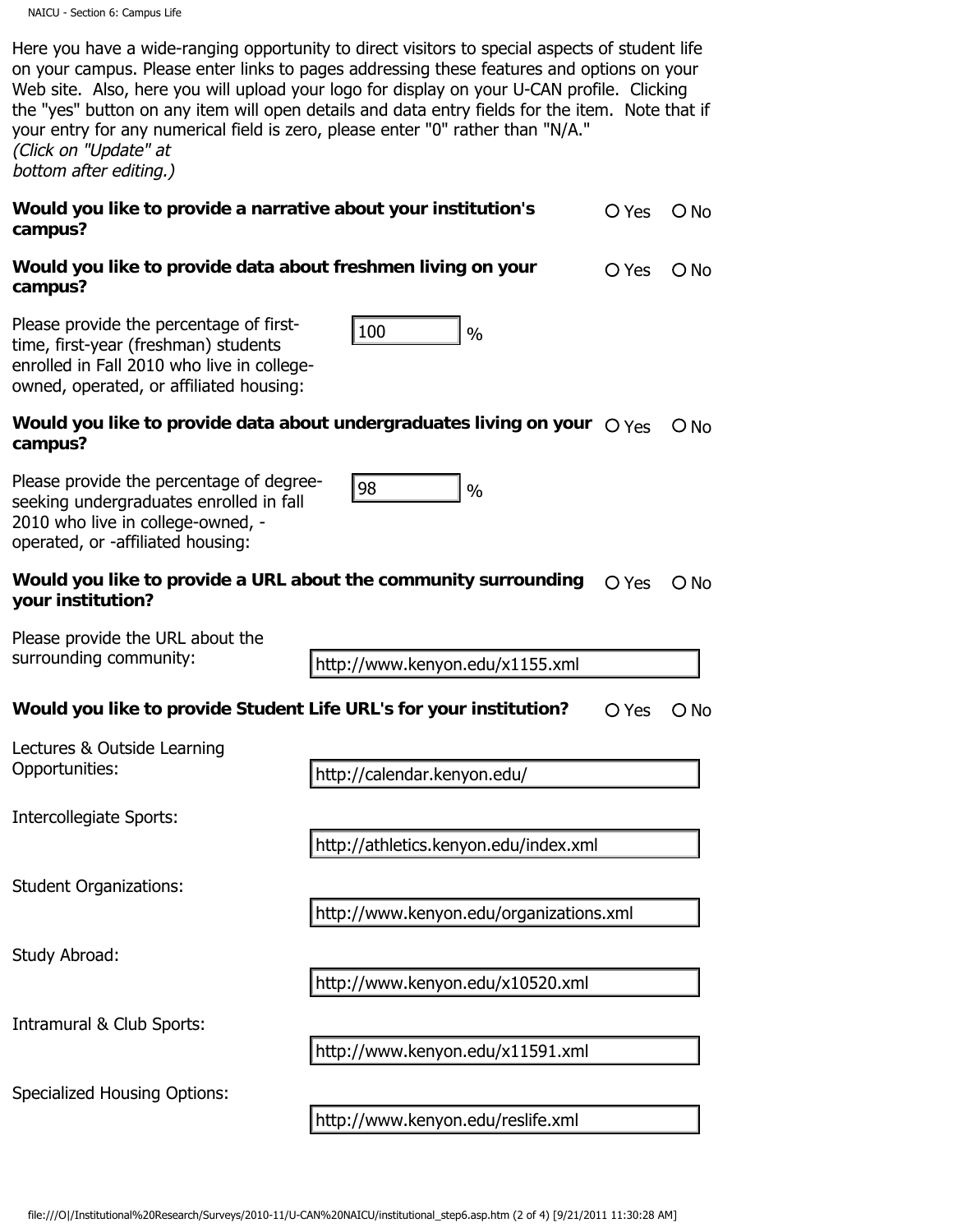| <b>Community Service Opportunities:</b>                                                                                 | http://www.kenyon.edu/x11585.xml                                                                                               |        |               |
|-------------------------------------------------------------------------------------------------------------------------|--------------------------------------------------------------------------------------------------------------------------------|--------|---------------|
| Cultural & Arts Opportunities:                                                                                          |                                                                                                                                |        |               |
|                                                                                                                         | http://www.kenyon.edu/x13827.xml                                                                                               |        |               |
| Religious & Spiritual Life:                                                                                             | http://www.kenyon.edu/x11592.xml                                                                                               |        |               |
| <b>Students with Disabilities:</b>                                                                                      |                                                                                                                                |        |               |
| <b>Student Employment:</b>                                                                                              | http://www.kenyon.edu/x24732.xml                                                                                               |        |               |
|                                                                                                                         | http://www.kenyon.edu/x8780.xml                                                                                                |        |               |
| Would you like to provide a Campus Safety Narrative?                                                                    |                                                                                                                                | O Yes  | $\bigcirc$ No |
| The<br><u> 26 Campa</u>                                                                                                 | Please provide a narrative about your campus safety measures (50 words max.):                                                  |        |               |
| Would you like to provide a URL about your campus safety<br>measures?                                                   |                                                                                                                                | O Yes  | $O$ No        |
| Please provide a URL about your<br>campus safety measures:                                                              | http://www.kenyon.edu/security.xml                                                                                             |        |               |
| Would you like to provide a URL for your campus safety report?                                                          |                                                                                                                                | O Yes  | $O$ No        |
| Please provide your campus safety<br>report URL:                                                                        | http://www.kenyon.edu/x32874.xml                                                                                               |        |               |
| Would you like to display your institution logo? (Your logo should<br>be in GIF or JPEG format and be sized to 150x150) |                                                                                                                                | O Yes  | $O$ No        |
| Upload your institution logo:                                                                                           | Current file: 20101216_kenyoncollege-shield.jpg<br>$\square$ Remove current file                                               |        |               |
|                                                                                                                         |                                                                                                                                | Browse |               |
| Update<br>Cancel                                                                                                        |                                                                                                                                |        |               |
| [News] [Action Center] [Special Initiatives] [Events] [Publications]                                                    |                                                                                                                                |        |               |
|                                                                                                                         |                                                                                                                                |        |               |
| Member center About<br><b>Browse NAICU</b>                                                                              |                                                                                                                                |        |               |
|                                                                                                                         | © 2010 National Association of Independent Colleges and Universities. All Rights Reserved.                                     |        |               |
|                                                                                                                         | 1025 Connecticut Ave., N.W., Suite 700                                                                                         |        |               |
|                                                                                                                         | file:///O /Institutional%20Research/Surveys/2010-11/U-CAN%20NAICU/institutional_step6.asp.htm (3 of 4) [9/21/2011 11:30:28 AM] |        |               |